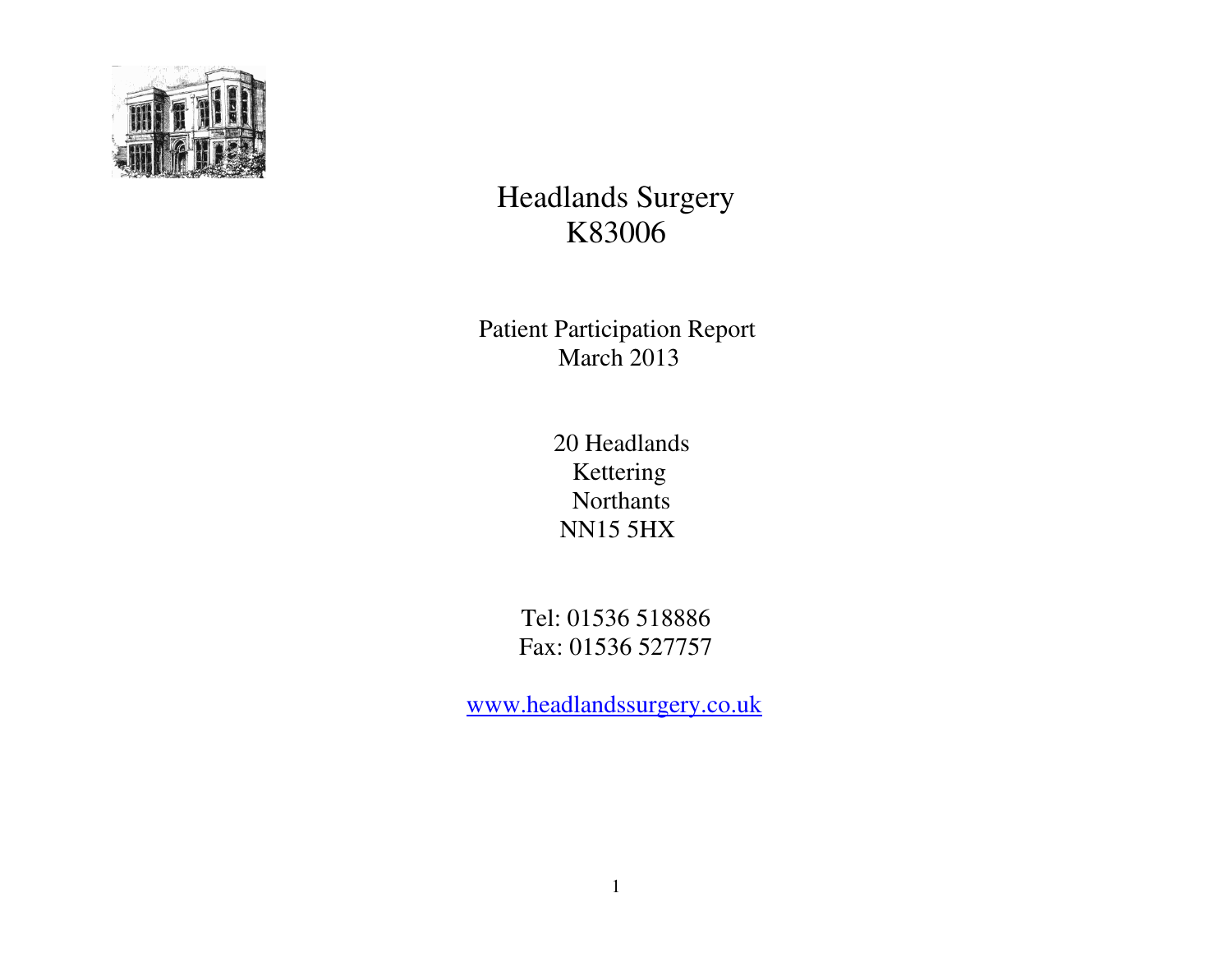# *A description of the profile of the members of our patient reference group and steps taken to ensure it is representative of its registered patients.*

The Headlands Surgery PRG was set up as a virtual group during the Autumn of 2011. The practice had 127 members in 2011. This has increased by almost 40% bringing our current number to 175. Efforts were made to introduce a face to face group but insufficient interest was shown.

Several methods were used to ensure a good cross section of our patient population.

- Website
- Handouts at reception
- New patient registration
- New mothers via health visitor contacts
- Handouts via practice nurses
- LCD information board
- Letters to care homes
- Inclusion in letters of correspondence to patients

This produced a group of 175 with the following breakdown.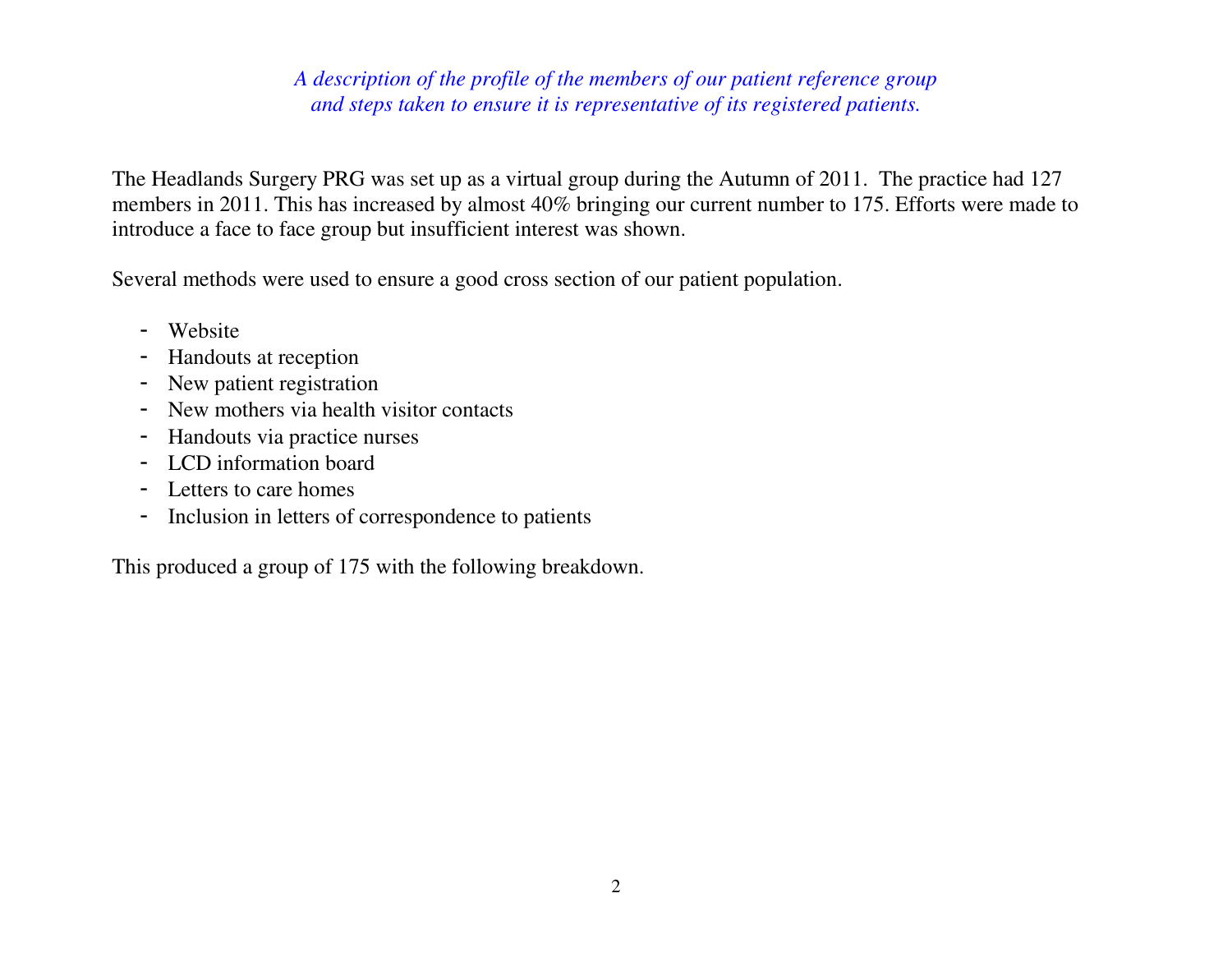**Are you male or female?**<br>Single answer question or grid (answers per option add up to roughly 100%)

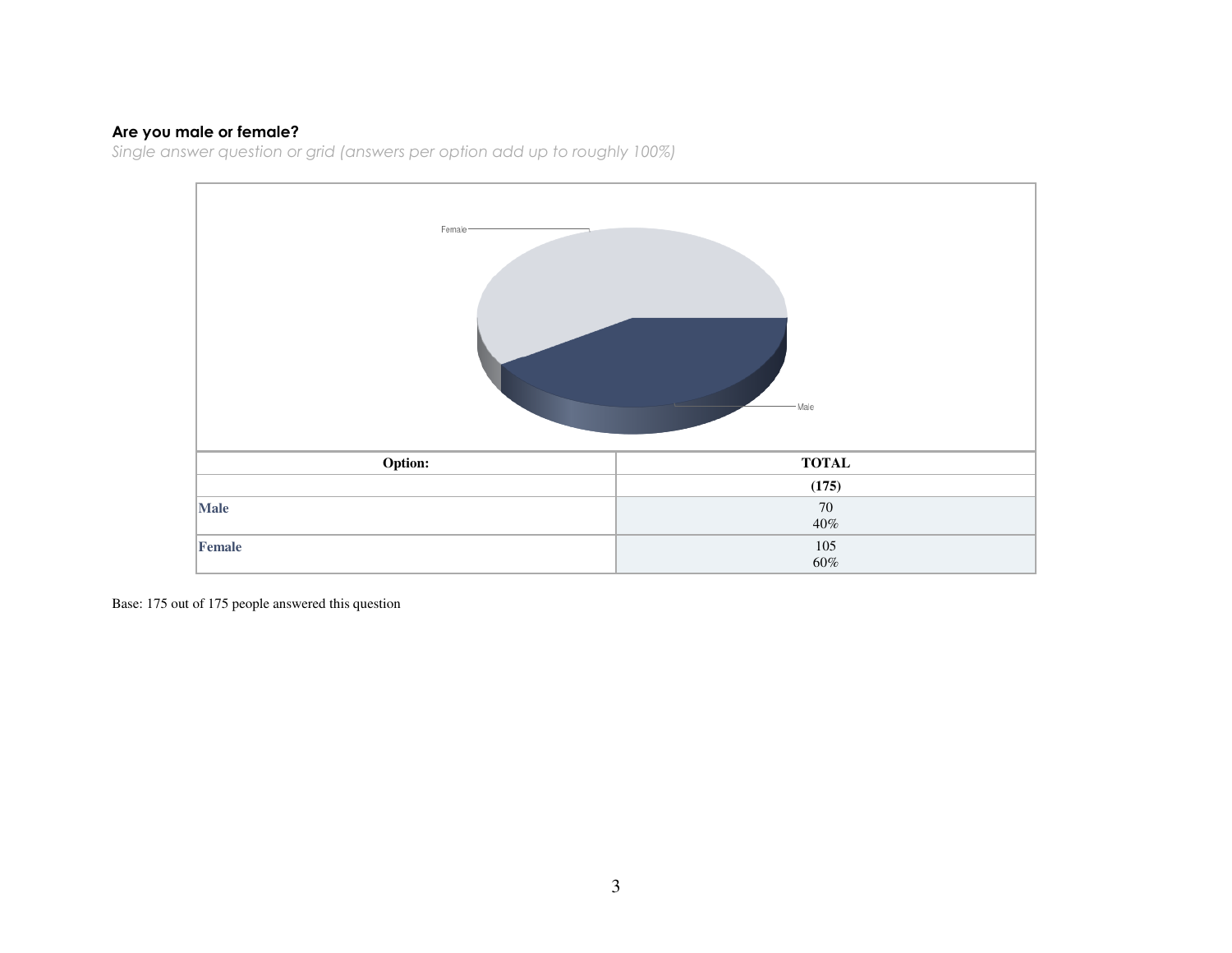#### What age are you?

Single answer question or grid (answers per option add up to roughly 100%)

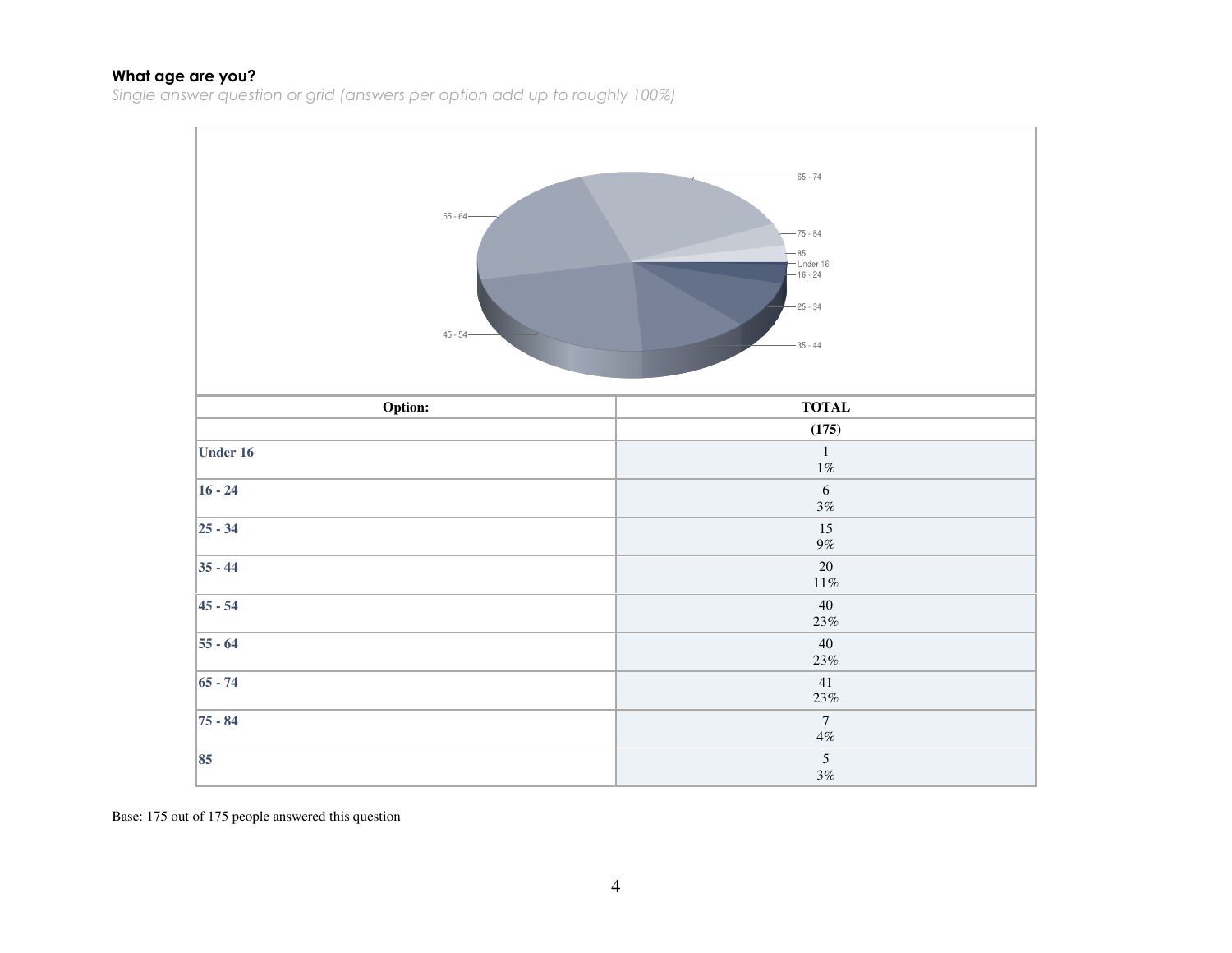#### Are you?

Single answer question or grid (answers per option add up to roughly 100%)

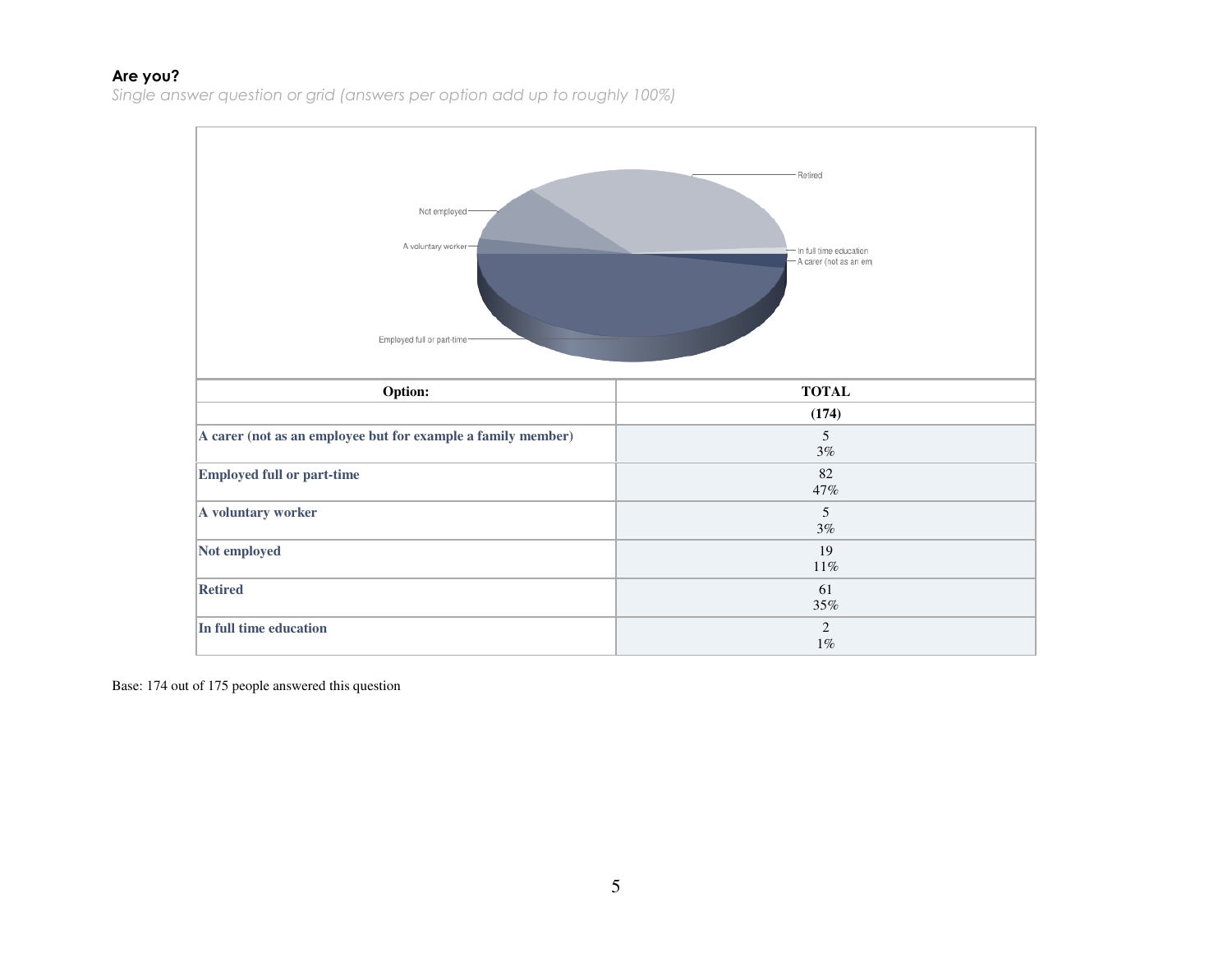#### What is the ethnic background with which you most identify?

Single answer question or grid (answers per option add up to roughly 100%)

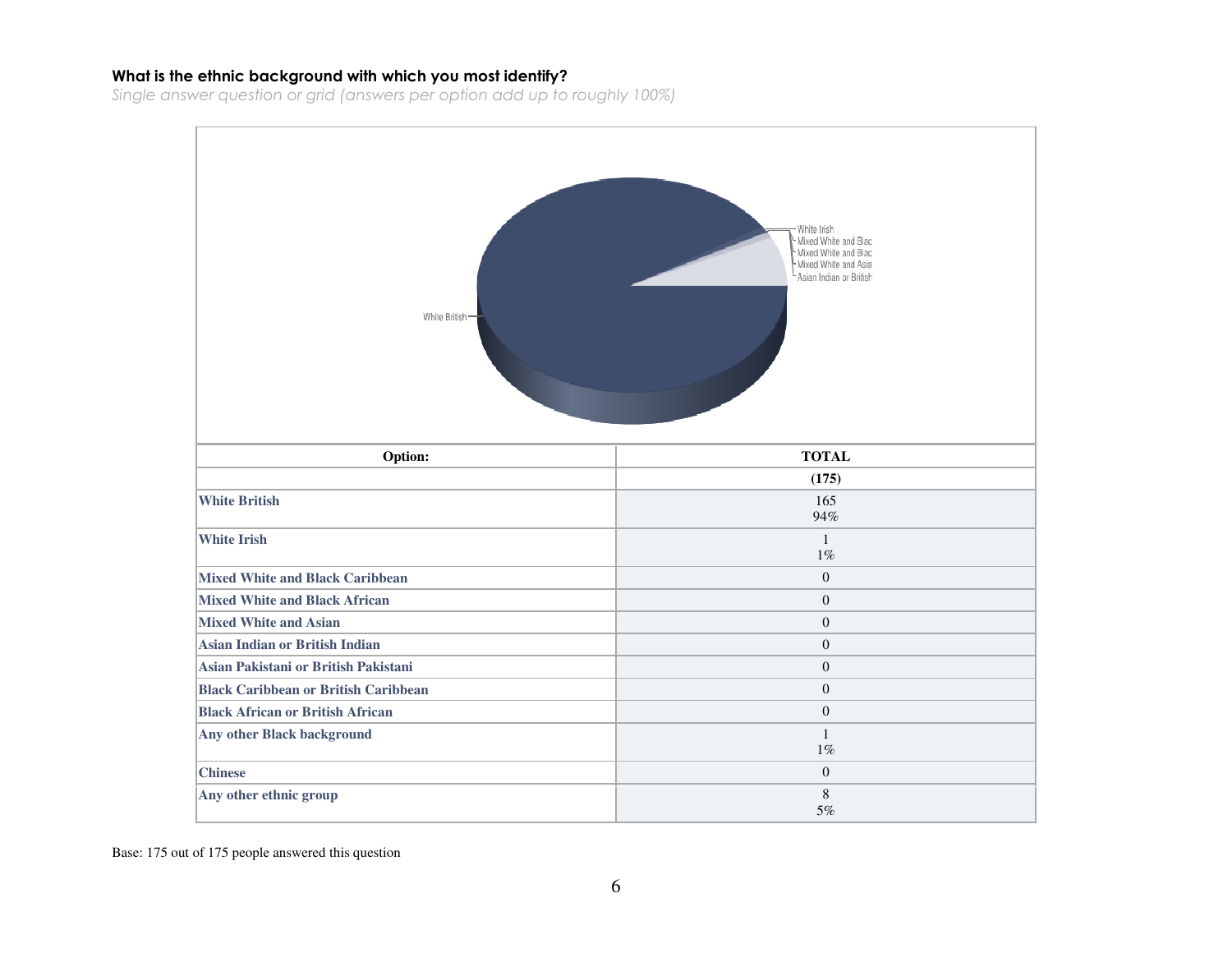### How would you describe how often you come to the practice?

Single answer question or grid (answers per option add up to roughly 100%)

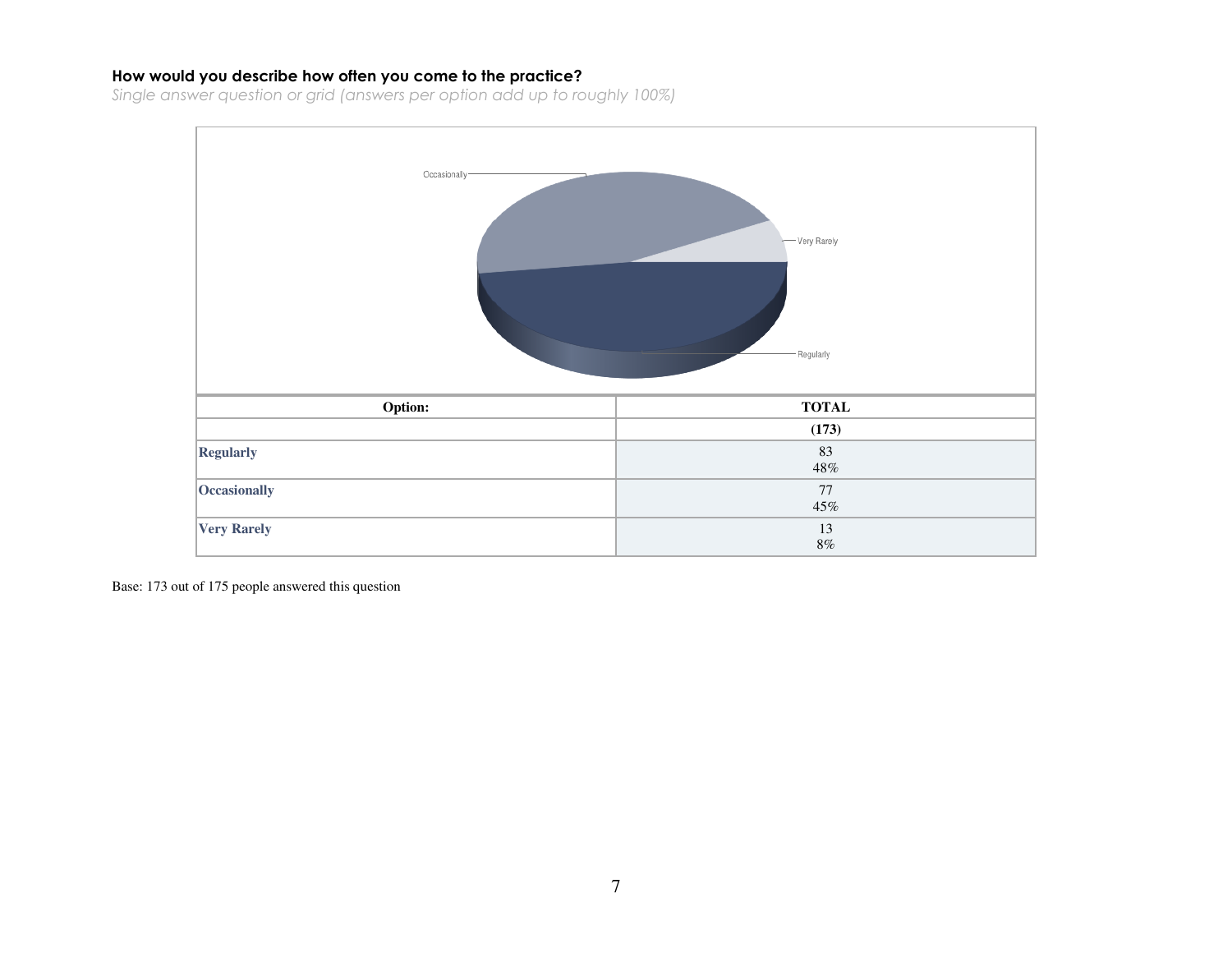The age and gender splits are a good representation of our patient population. Ethnic groups are not particularly well represented despite our staff's efforts in trying to encourage them to join the group. We will continue to address this issue.

*Details of the steps taken determine and reach agreement on the issues which had priority and were included in the local practice survey.* 

The practice wrote to members of our PRG to seek their views on what were considered to be key priorities from past surveys, also giving an option to include any other issues not included in the list provided.



# **HEADLANDS SURGERY**

# **The Headlands Surgery Patient Reference Group**

Dear Patient

Thank you for your continued interest in our Practice.

We are keen to understand what particular areas of the Practice or healthcare provided by us should be discussed through our Virtual Patient Reference Group.

Taking account of past surveys and previous comments from our patients, we have listed some of the general headings that may be good for discussion. However, if you feel there is another area which we have not included, please do give us details below.

We are hoping the responses we receive will help us to understand the parts of the service we provide that may need addressing.

This particular survey will close on Wednesday  $28<sup>th</sup>$  November. Once we have your answers we plan to publish a more detailed survey by Monday  $17<sup>th</sup>$  December 2012 on the topic chosen by the majority.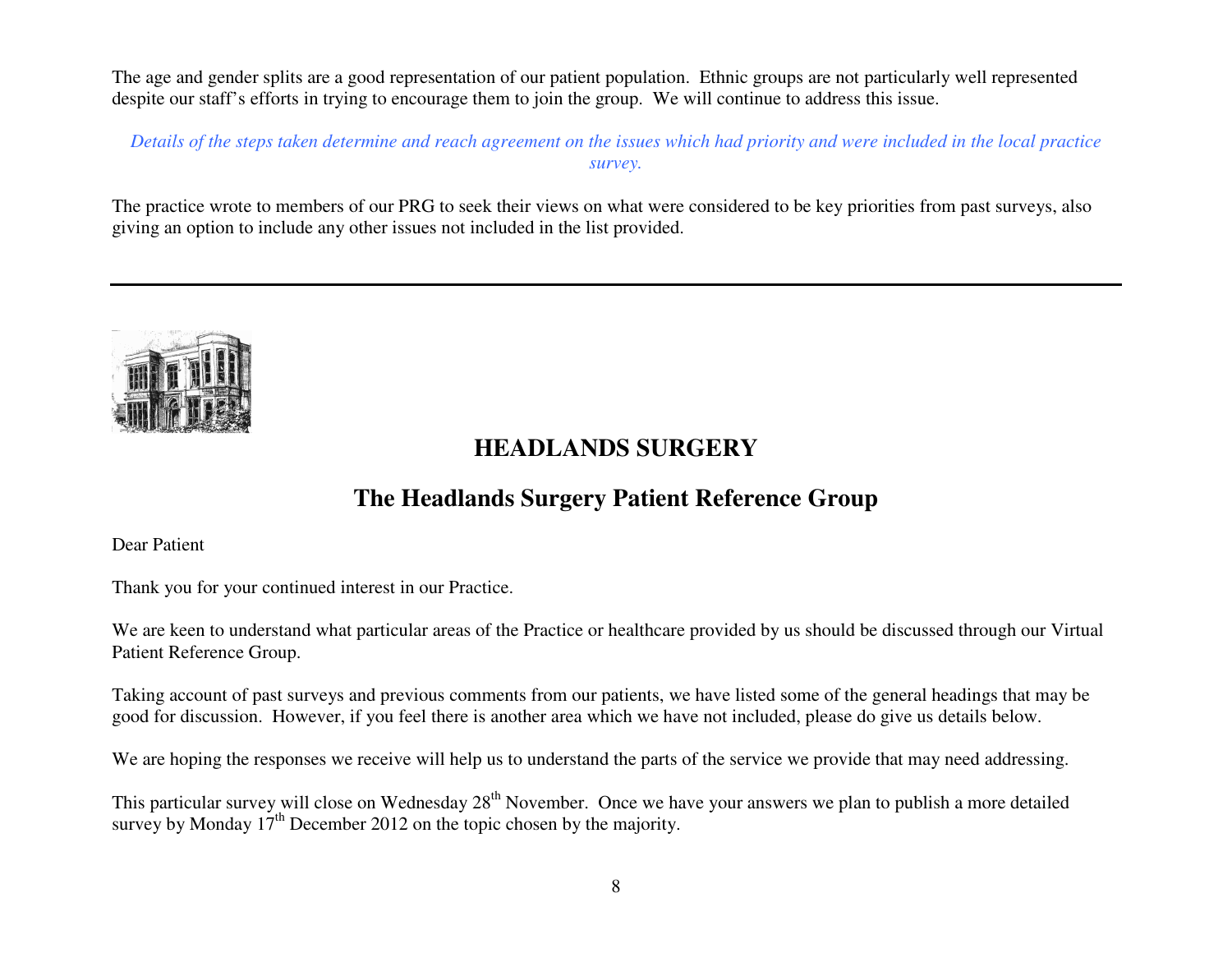### **Please answer the following question:**

**Which ONE of the following do you feel is the most important topic to survey?** 

- $\circ$  $\circ$  Getting an appointment  $\circ$  Reception issues
- Reception issues
- Repeat Prescriptions
- Opening Times
- Surgery environment
- Other

# **If other, please specify in the box below:**

If you have any questions or concerns regarding the group, please do not hesitate to contact me.

Thank you.

**Practice Manager Headlands Surgery**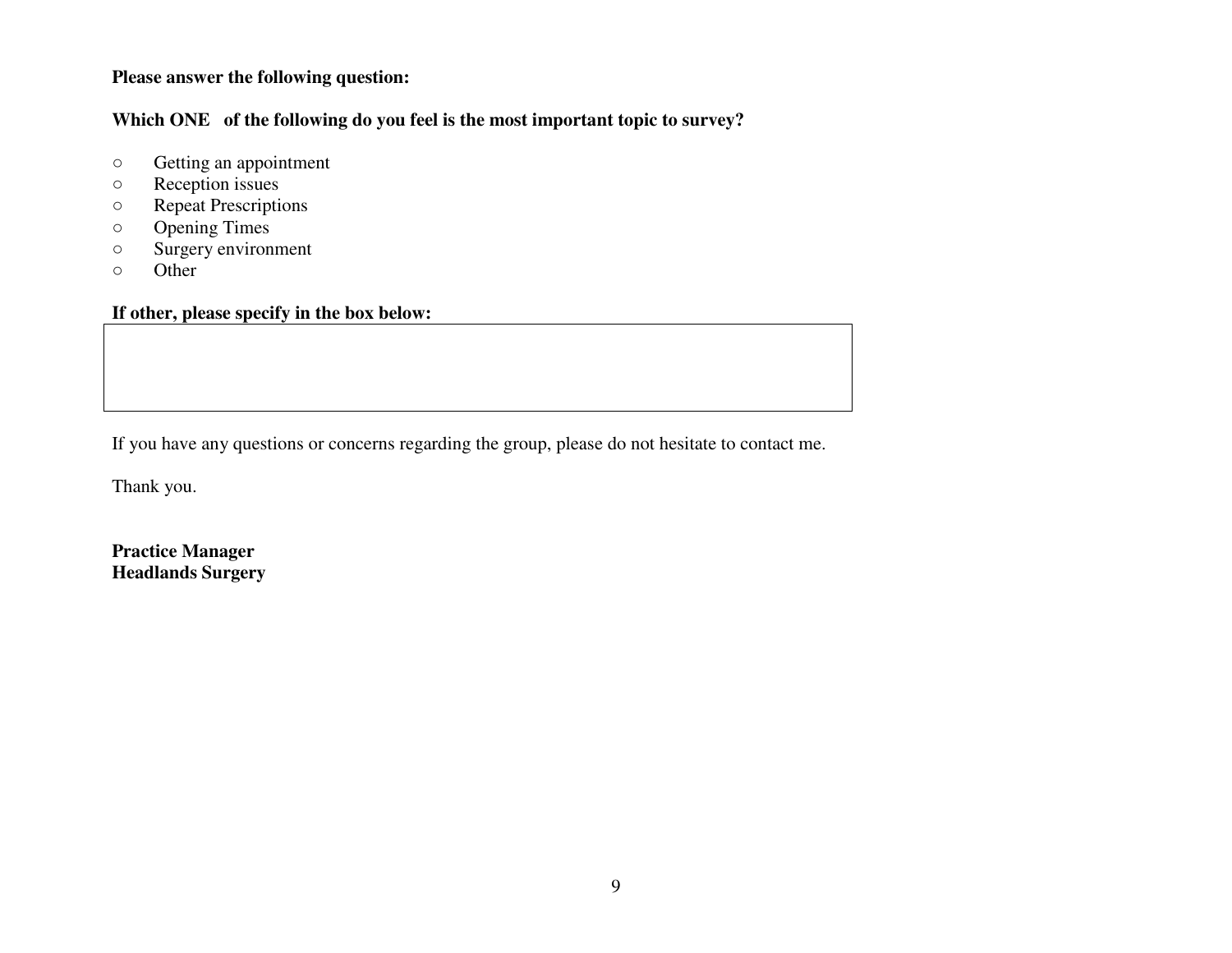# The manner in which the contractor sought to obtain the views of its registered patients.

Following the initial survey we then contacted as many of our registered patients to request them to complete our full survey. Results of our initial survey identified that appointments were the most important issue to address.

### Headlands Surgery Appointments Survey

1. Overall, how would you rate the availability of appointments at this practice?

Single answer question or grid (answers per option add up to roughly 100%)

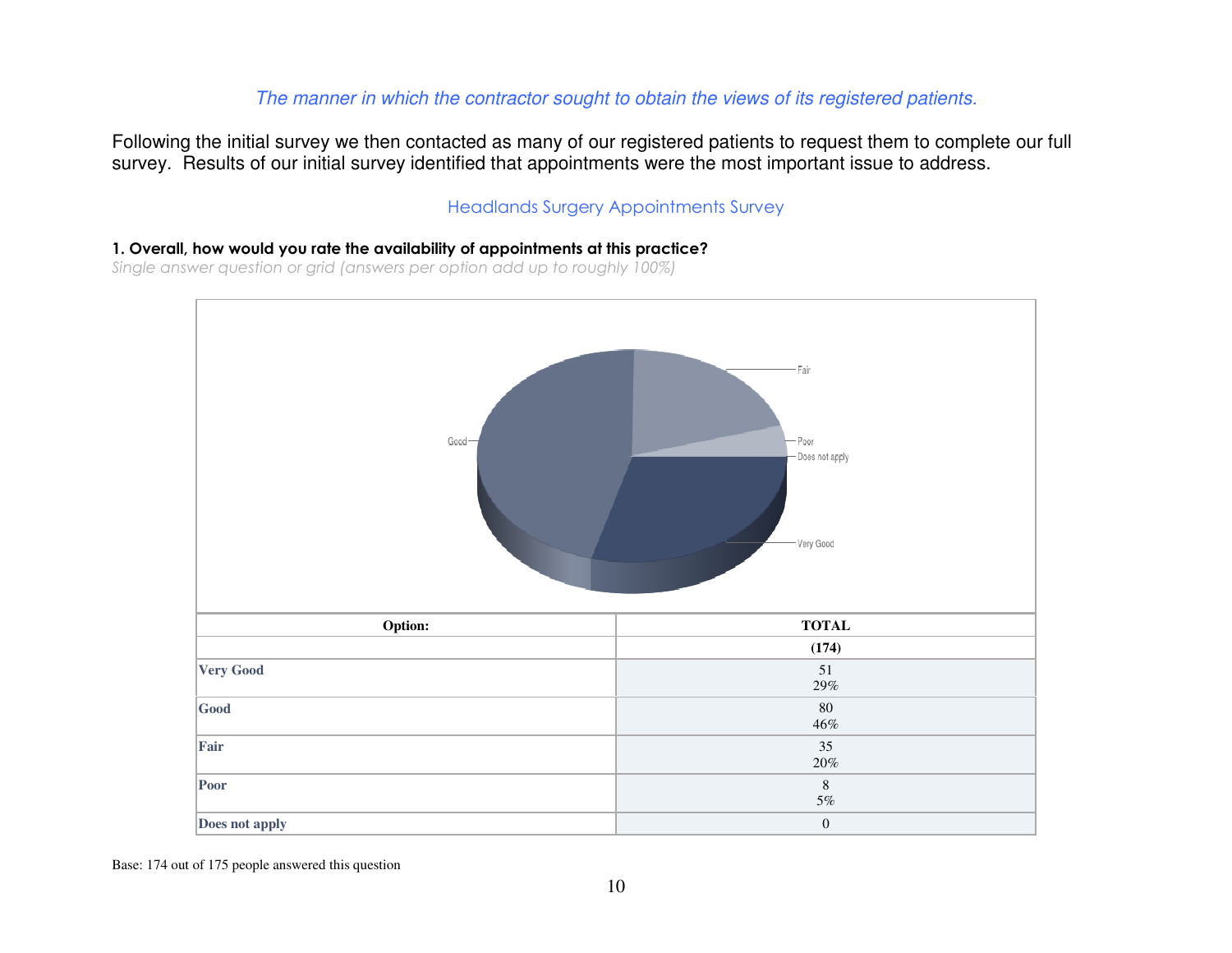#### 2. In general when you have contacted or visited the surgery to make an appointment how easy was it to get an appointment for the time you wanted?

Single answer question or grid (answers per option add up to roughly 100%)



Base: 174 out of 175 people answered this question

#### If not very easy please specify the time of day you requested below

Small free-text box

| Option:   | <b>TOTAL</b>                                                                                  |
|-----------|-----------------------------------------------------------------------------------------------|
|           | (24)                                                                                          |
| Comments: | Same day appointment was not available at any time that<br>day.<br>Requested anytime that day |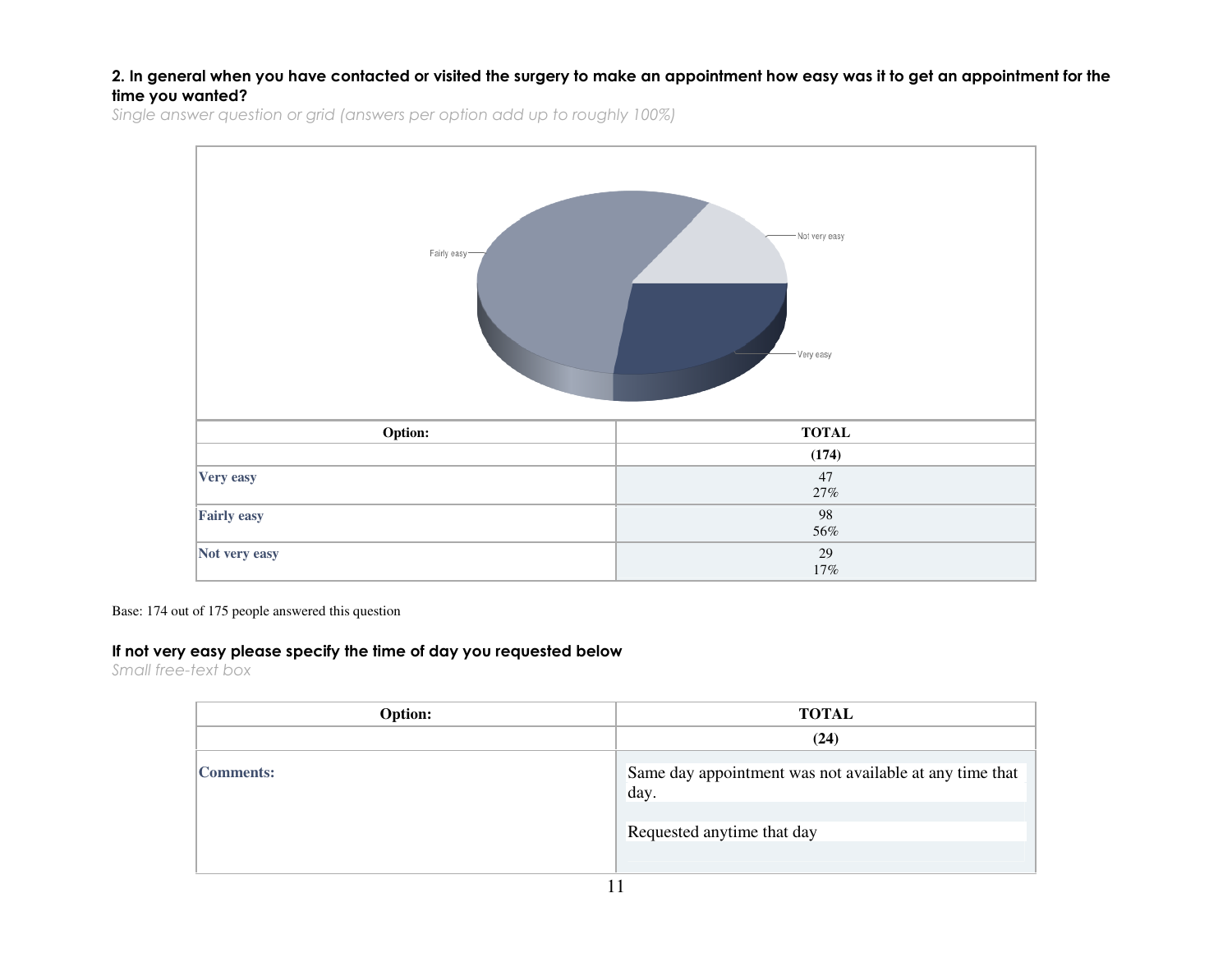| Option: | <b>TOTAL</b>                                                                                                                                                       |
|---------|--------------------------------------------------------------------------------------------------------------------------------------------------------------------|
|         | (24)                                                                                                                                                               |
|         | Can't book in advance                                                                                                                                              |
|         | Doesn't matter what time I book for, it's never easy - I<br>have to book in advance to get a convenient time.                                                      |
|         | It was a day of the week rather than a time, several times<br>making an appointment on a Wednesday to see Dr Slip<br>has been impossible.                          |
|         | It depends on the time you ring, if you ring dead on 8am<br>you can usually get an appointment, any later and you are<br>lucky to get an appointment for that day. |
|         | Needed to be before 9am or after 3pm                                                                                                                               |
|         | Morning and after 4pm                                                                                                                                              |
|         | Early morning or on a specific day                                                                                                                                 |
|         | When I was working and wanted a late/early appointment<br>I sometimes had to wait over 2 weeks to see any doctor,<br>never mind my own GP.                         |
|         | 10:20am 2:15pm                                                                                                                                                     |
|         | Generally late afternoon                                                                                                                                           |
|         | Midday (between 12:00 and 14:00)                                                                                                                                   |
|         | Blood test appointments are often 2-3 weeks into the<br>future.                                                                                                    |
|         | After 10:30am                                                                                                                                                      |
|         | Next day.                                                                                                                                                          |
|         | Early morning.                                                                                                                                                     |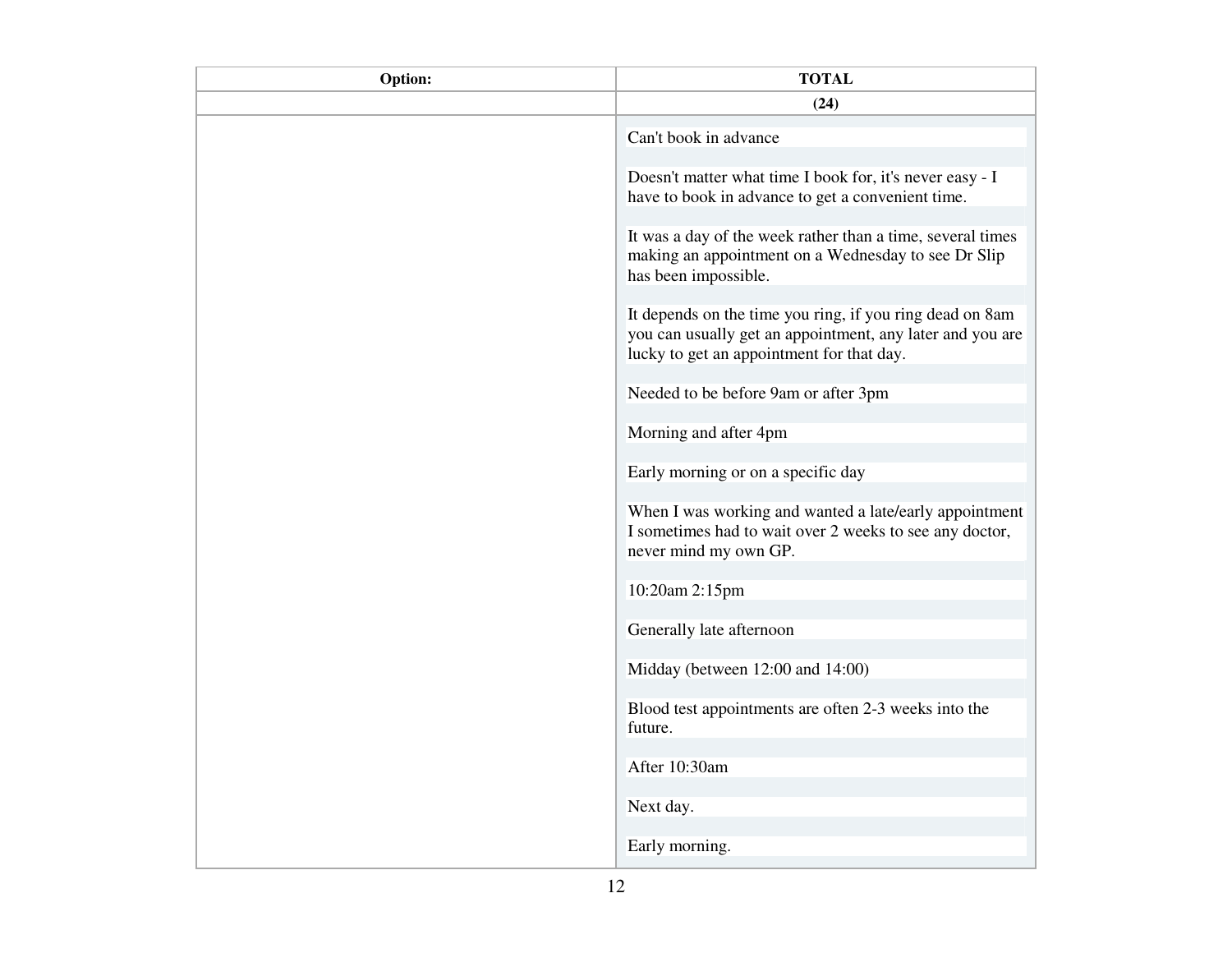| Option: | <b>TOTAL</b>                                                                                                                                                                         |
|---------|--------------------------------------------------------------------------------------------------------------------------------------------------------------------------------------|
|         | (24)                                                                                                                                                                                 |
|         |                                                                                                                                                                                      |
|         | Early morning, dinnertime, or after 5:30                                                                                                                                             |
|         | I am deaf, intercom no good, have to rely on other<br>persons being present.                                                                                                         |
|         | 6:30 onwards                                                                                                                                                                         |
|         | Had to wait 10 days to see Janet.                                                                                                                                                    |
|         | I have to start ringing a few minutes to 8am to get an<br>appointment for that day. If I ring at 8:05am I can't get<br>the doctor I want as all the appointments have been<br>taken. |
|         | $10-11$ am                                                                                                                                                                           |
|         | Late morning.                                                                                                                                                                        |
|         |                                                                                                                                                                                      |

#### Base: 24 out of 175 people answered this question

3. Were you able to see the GP/Nurse you wanted to see? Single answer question or grid (answers per option add up to roughly 100%)

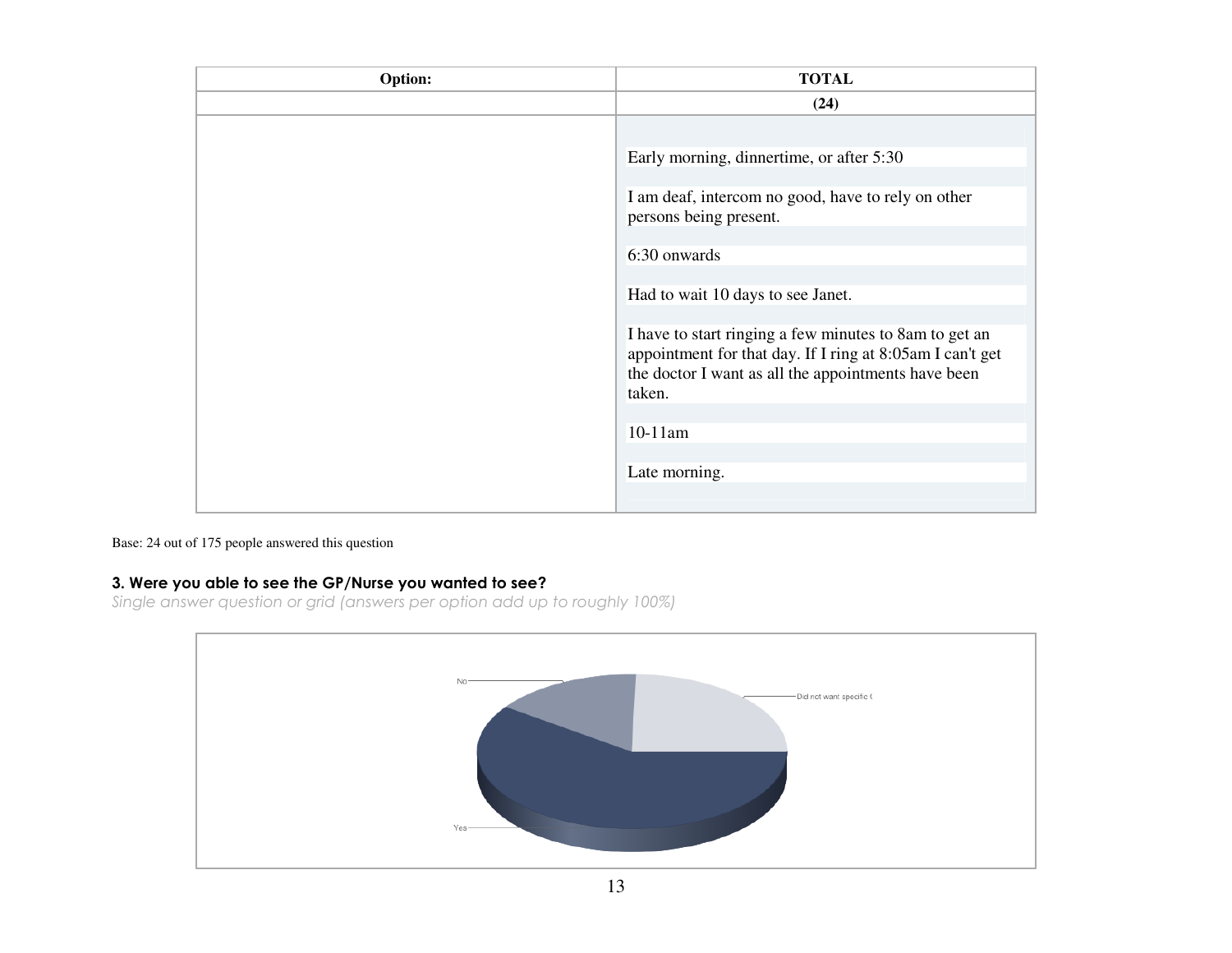| Option:                        | <b>TOTAL</b> |
|--------------------------------|--------------|
|                                | (174)        |
| Yes                            | 107<br>61%   |
| <b>No</b>                      | 26<br>15%    |
| Did not want specific GP/Nurse | 41<br>24%    |

Base: 174 out of 175 people answered this question

### 4. If you have answered no to question 3, who was the GP/Nurse that you wanted to see?

Small free-text box

| Option:   | <b>TOTAL</b>                         |
|-----------|--------------------------------------|
|           | (27)                                 |
| Comments: | No Dr available at all for that day. |
|           | Dr. Durrani                          |
|           | Dr Shah or Dr Hart                   |
|           | Dr Hart                              |
|           | Dr Slip                              |
|           | Dr Slip                              |
|           | Dr Hart                              |
|           | Dr Slip                              |
|           | Janet Strangward                     |
|           | Dr Hart                              |
|           |                                      |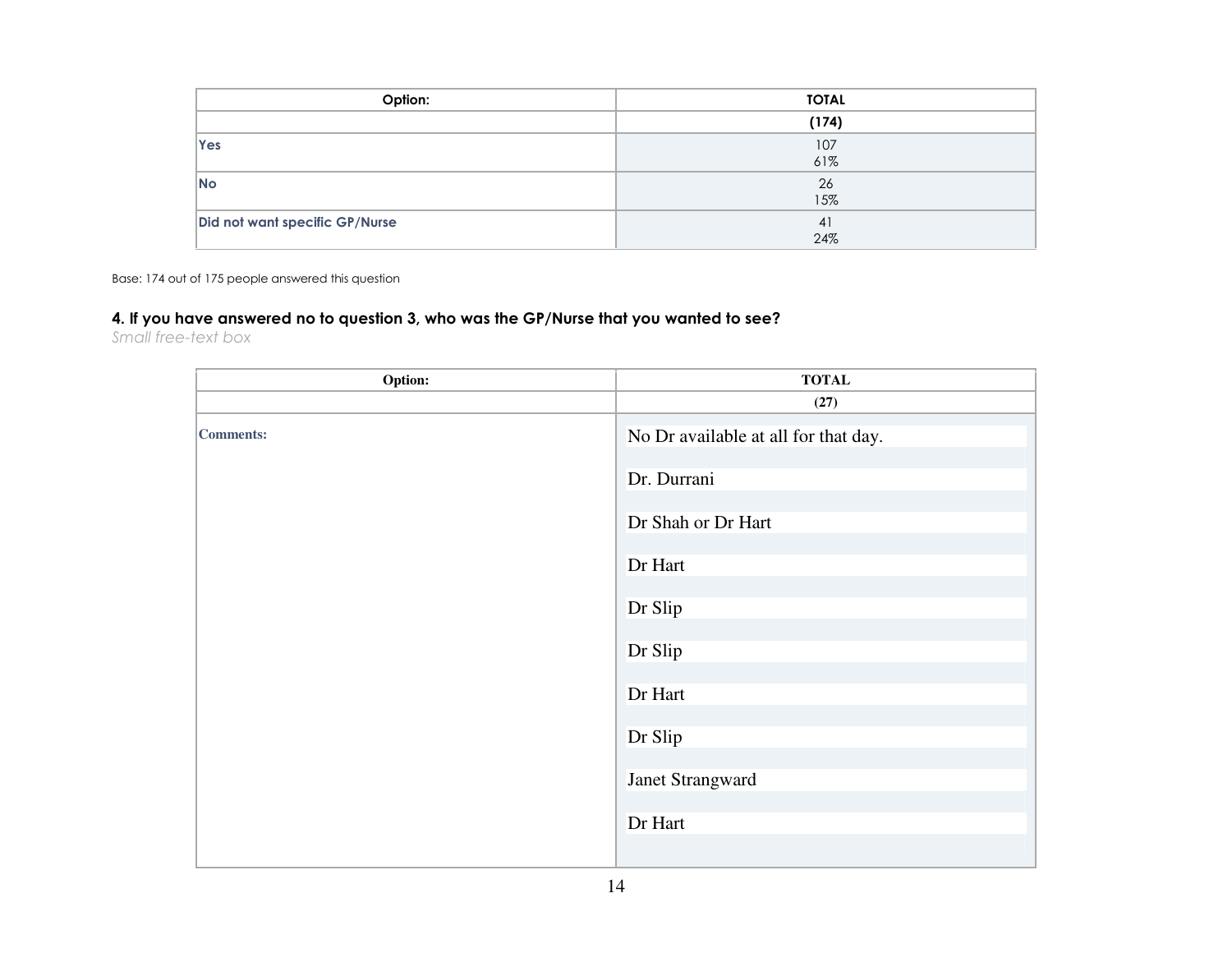| Option: | <b>TOTAL</b>                                                                                                                               |
|---------|--------------------------------------------------------------------------------------------------------------------------------------------|
|         | (27)                                                                                                                                       |
|         | The nurse - no available appointments                                                                                                      |
|         | Dr Hart                                                                                                                                    |
|         | Dr Shah or Dr Durrani                                                                                                                      |
|         | Dr Slip                                                                                                                                    |
|         | Dr Slip                                                                                                                                    |
|         | Dr Hart - I work from 8-5 and late appointments<br>with my designated doctor are impossible. I don't<br>like seeing all different doctors. |
|         | Dr Slip                                                                                                                                    |
|         | Dr Slip                                                                                                                                    |
|         | Dr Slip                                                                                                                                    |
|         | Dr Slip                                                                                                                                    |
|         | Dr Slip                                                                                                                                    |
|         | You have to wait too long to see the doctor you<br>want.                                                                                   |
|         | Dr Hart                                                                                                                                    |
|         | John A Goole                                                                                                                               |
|         | Dr Durrani                                                                                                                                 |
|         | Dr Slip                                                                                                                                    |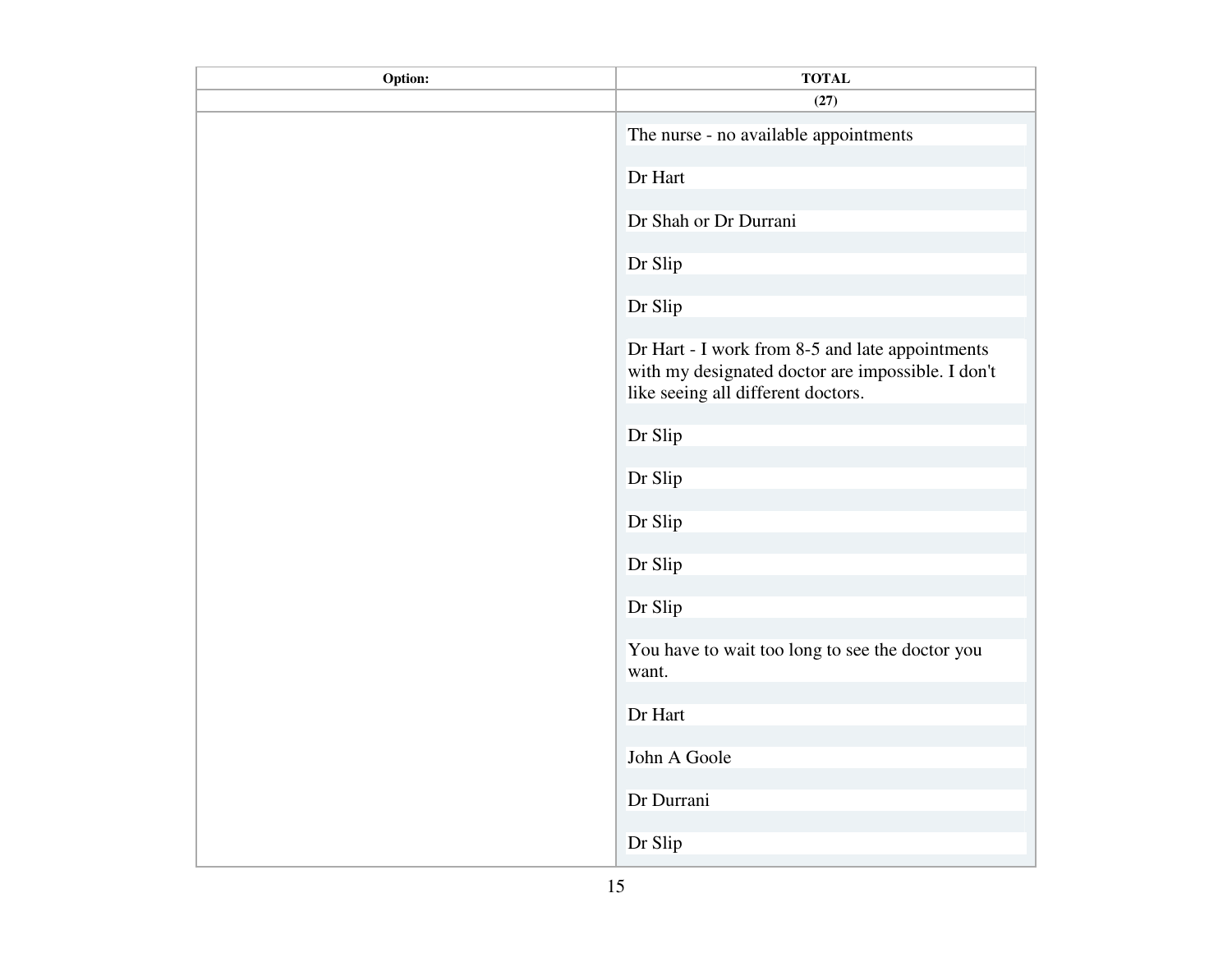| Option: | <b>TOTAL</b>                                                     |
|---------|------------------------------------------------------------------|
|         | (27)                                                             |
|         | Hard to see own doctor at times, always have to<br>phone by 8am. |

#### Base: 27 out of 175 people answered this question

#### 5. If you need to see any GP urgently, can you normally get seen on the same day?

Single answer question or grid (answers per option add up to roughly 100%)

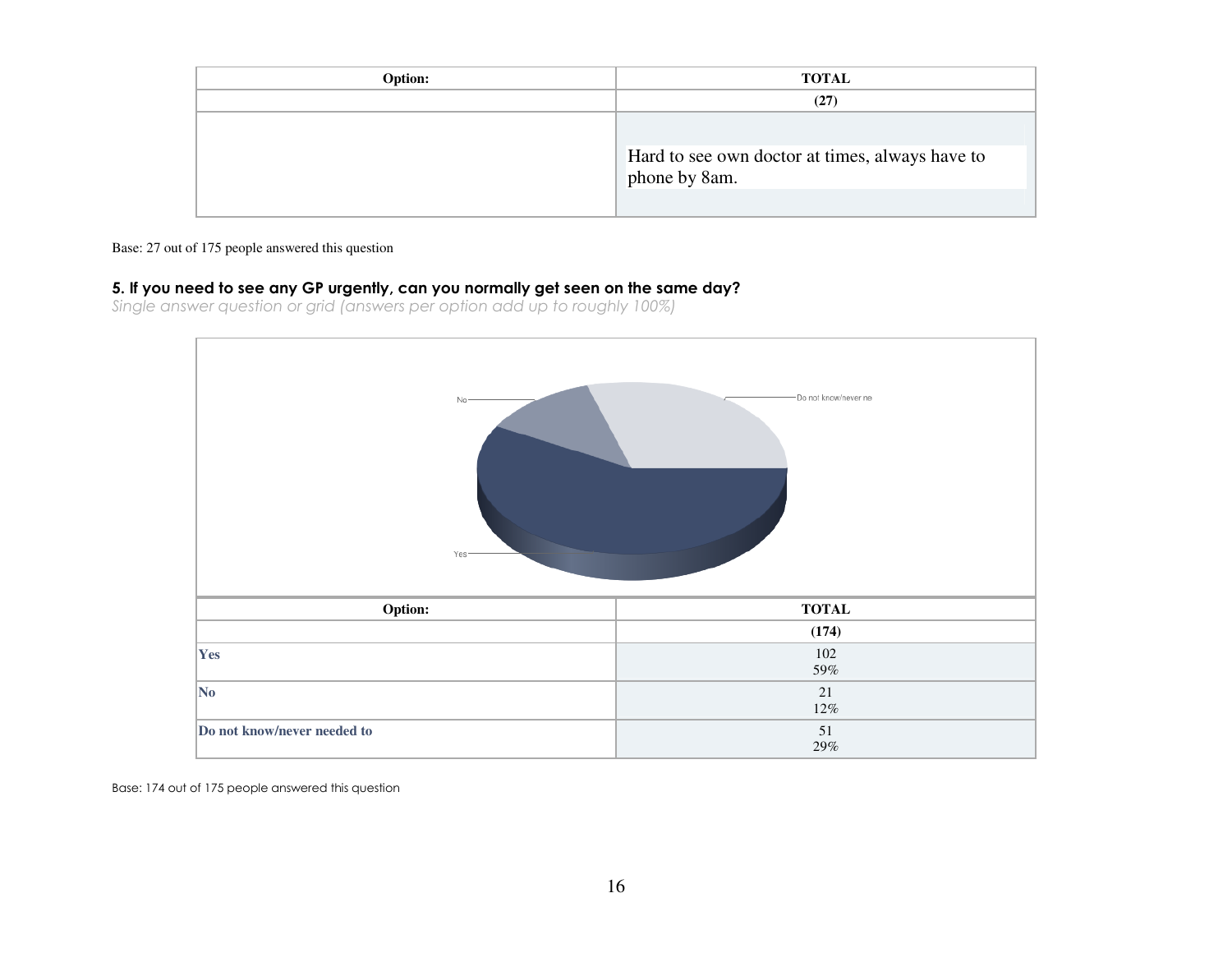#### 6. How important is it to you that you see your own or a specific GP when coming to this practice?

Single answer question or grid (answers per option add up to roughly 100%)

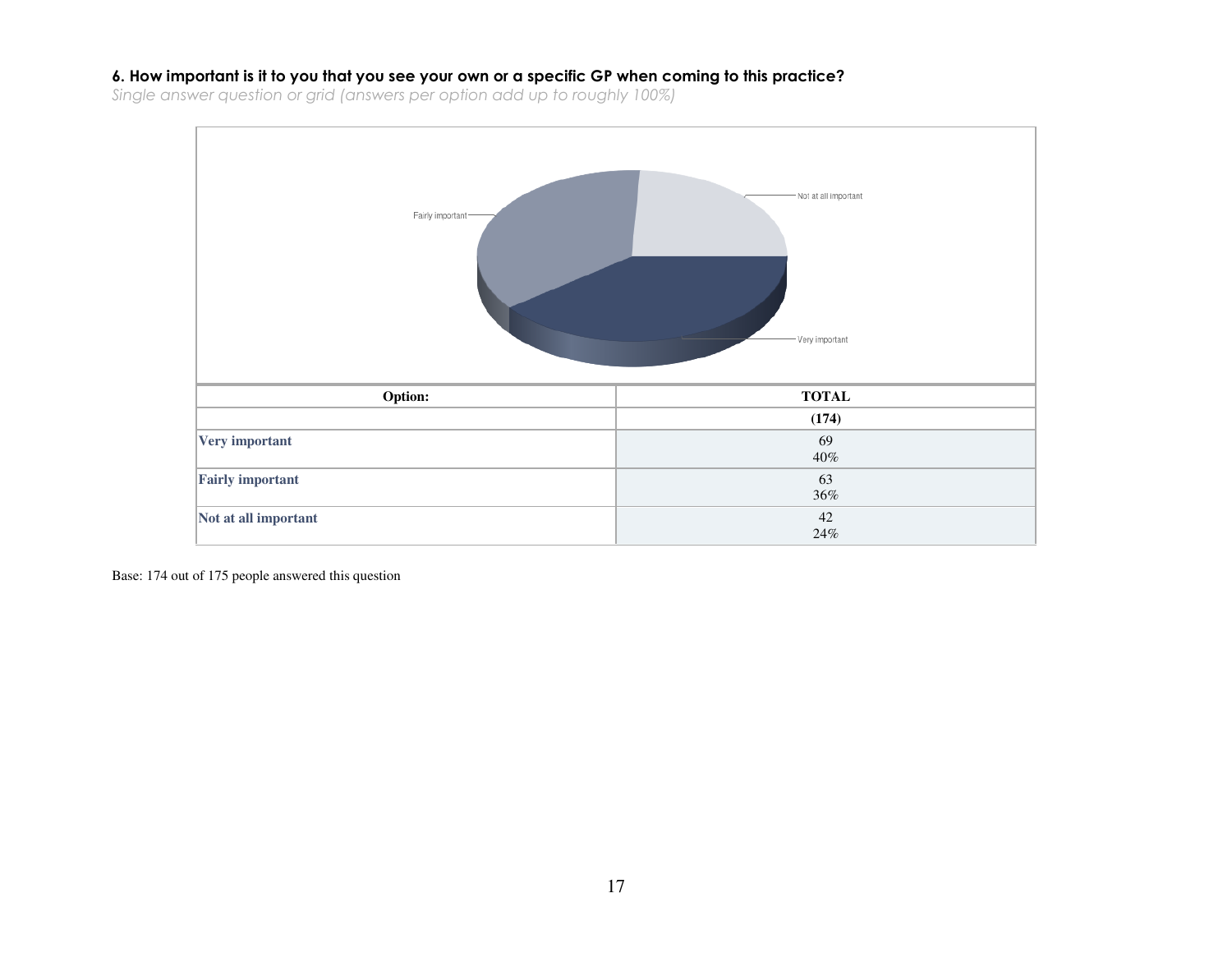# 7. Are you aware that you can book an appointment up to 6 weeks ahead?

Single answer question or grid (answers per option add up to roughly 100%)

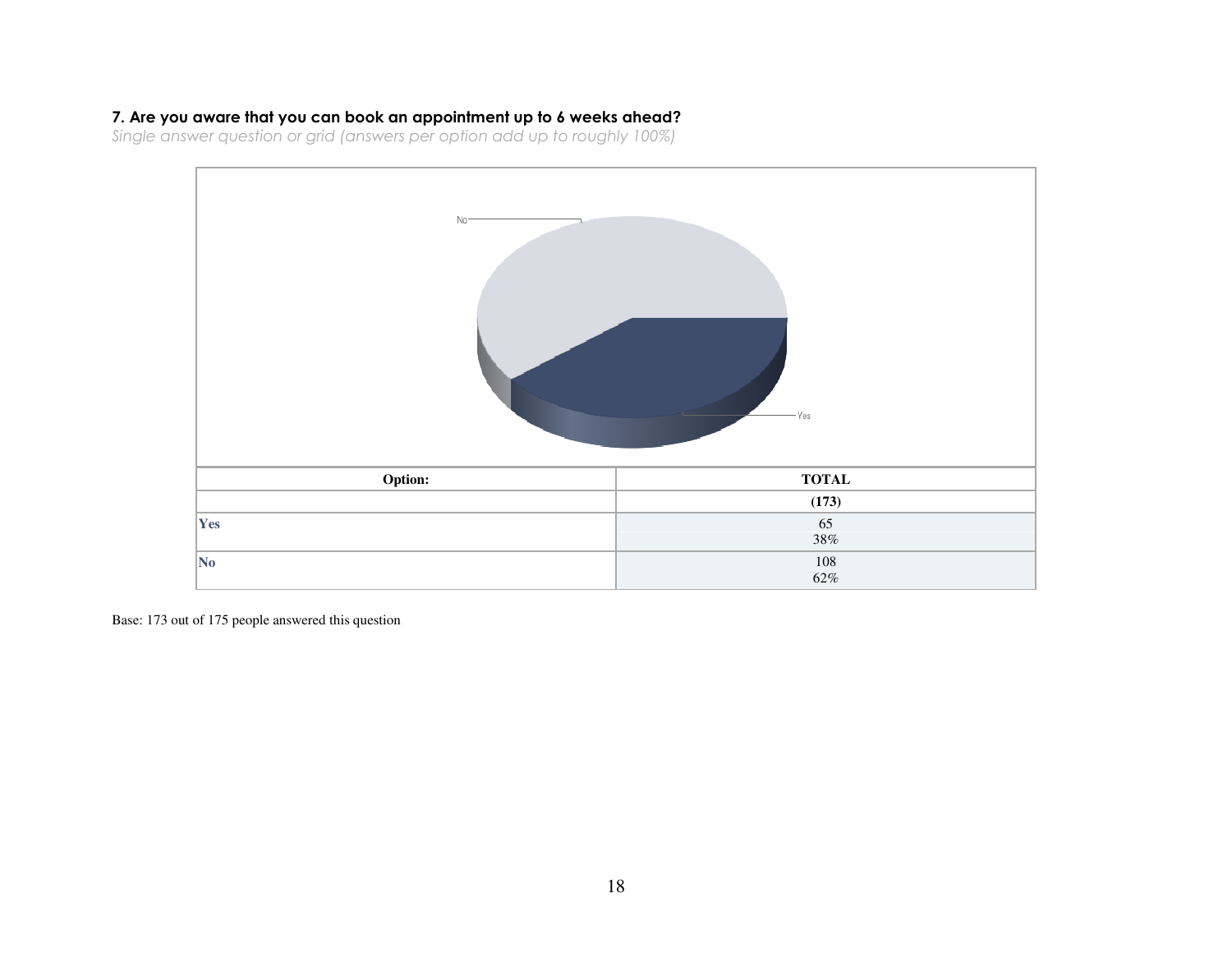### 8. How important is it to you to be able to book appointments ahead of time?

Single answer question or grid (answers per option add up to roughly 100%)

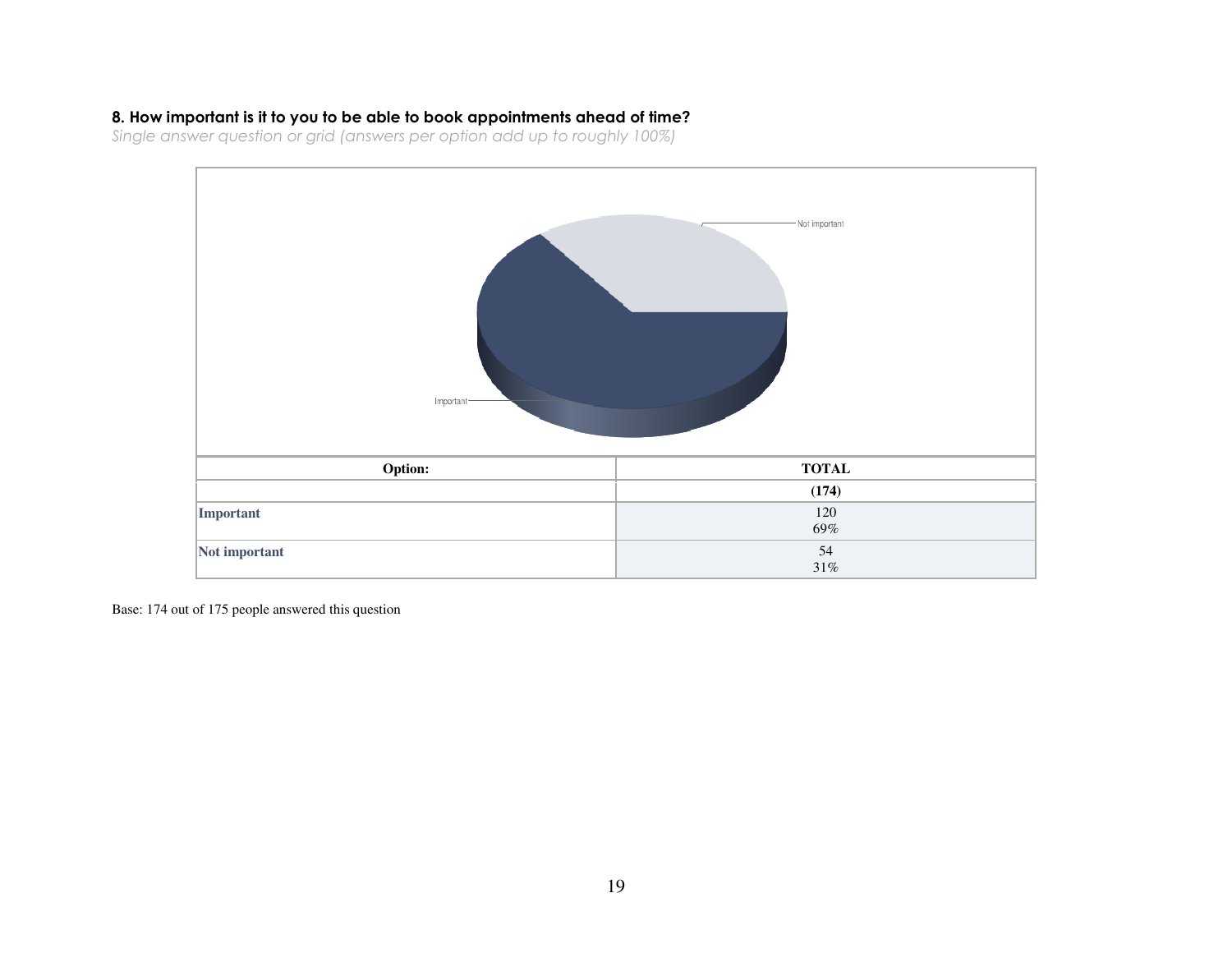#### 9. If you have booked appointments up to 6 weeks ahead, how easy was this?

Single answer question or grid (answers per option add up to roughly 100%)

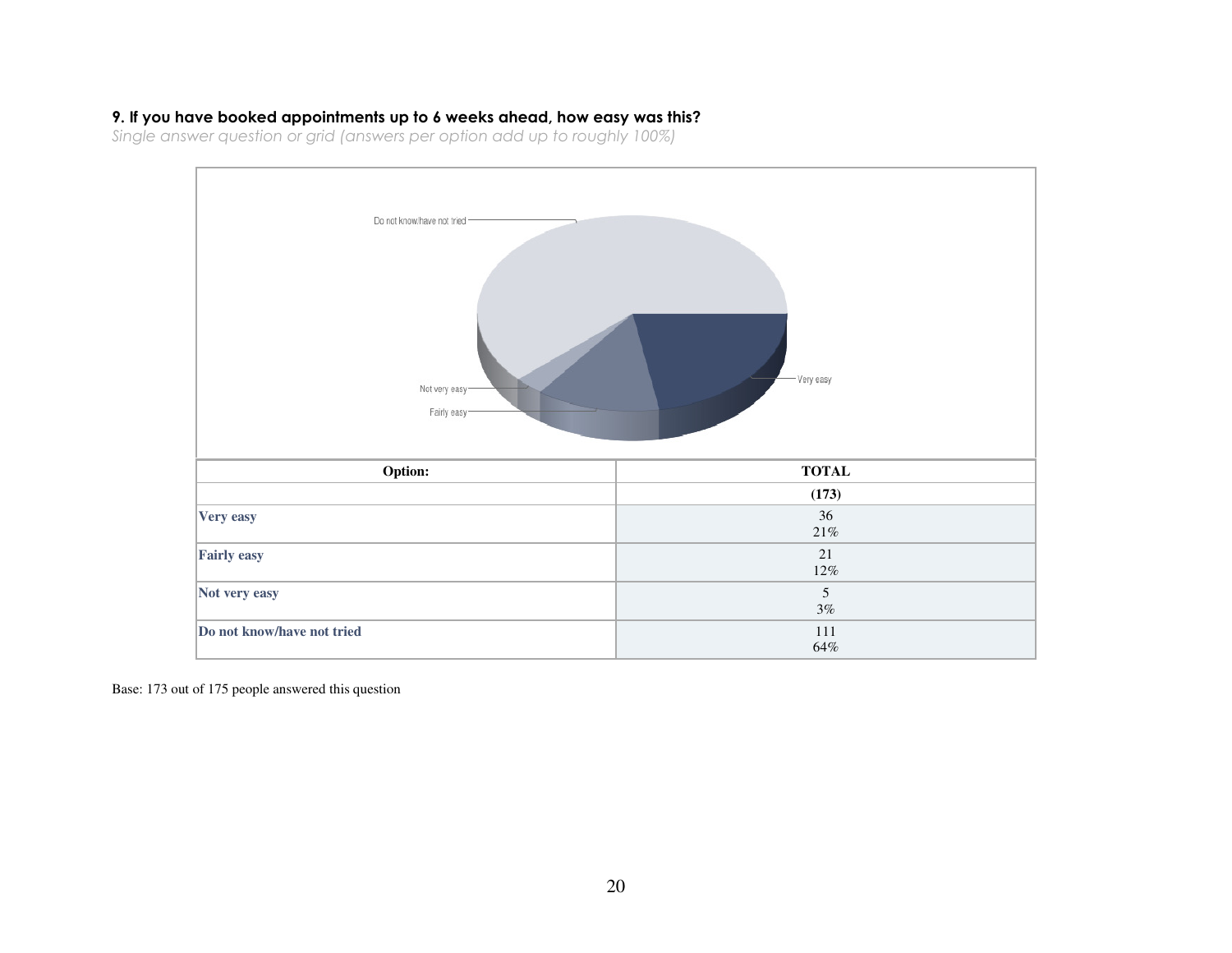### 10. How easy is it to get through to someone at this practice on the telephone?

Single answer question or grid (answers per option add up to roughly 100%)

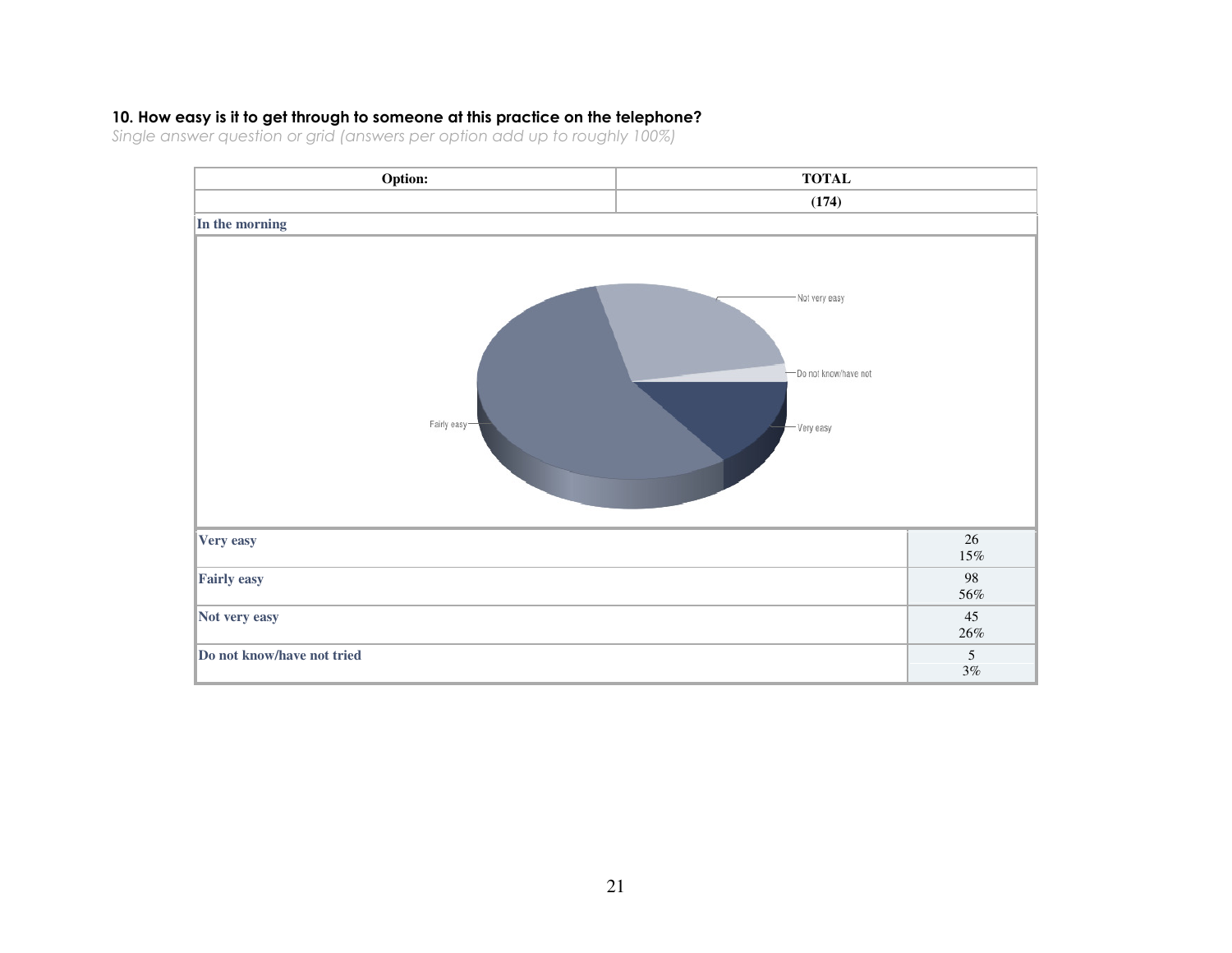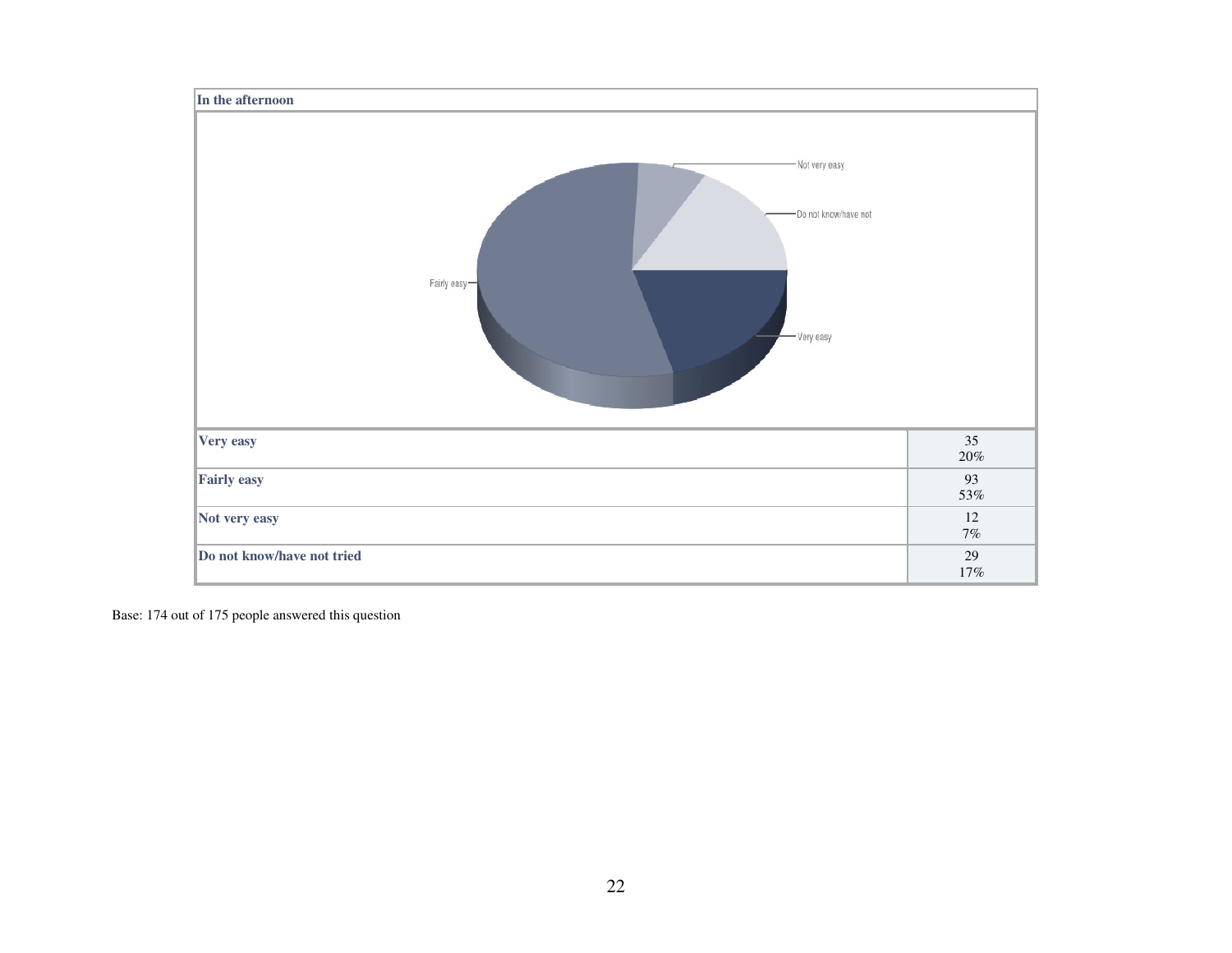#### 11. Have you needed a telephone consultation with a Doctor or Nurse? If so how easy was this to arrange?

Single answer question or grid (answers per option add up to roughly 100%)

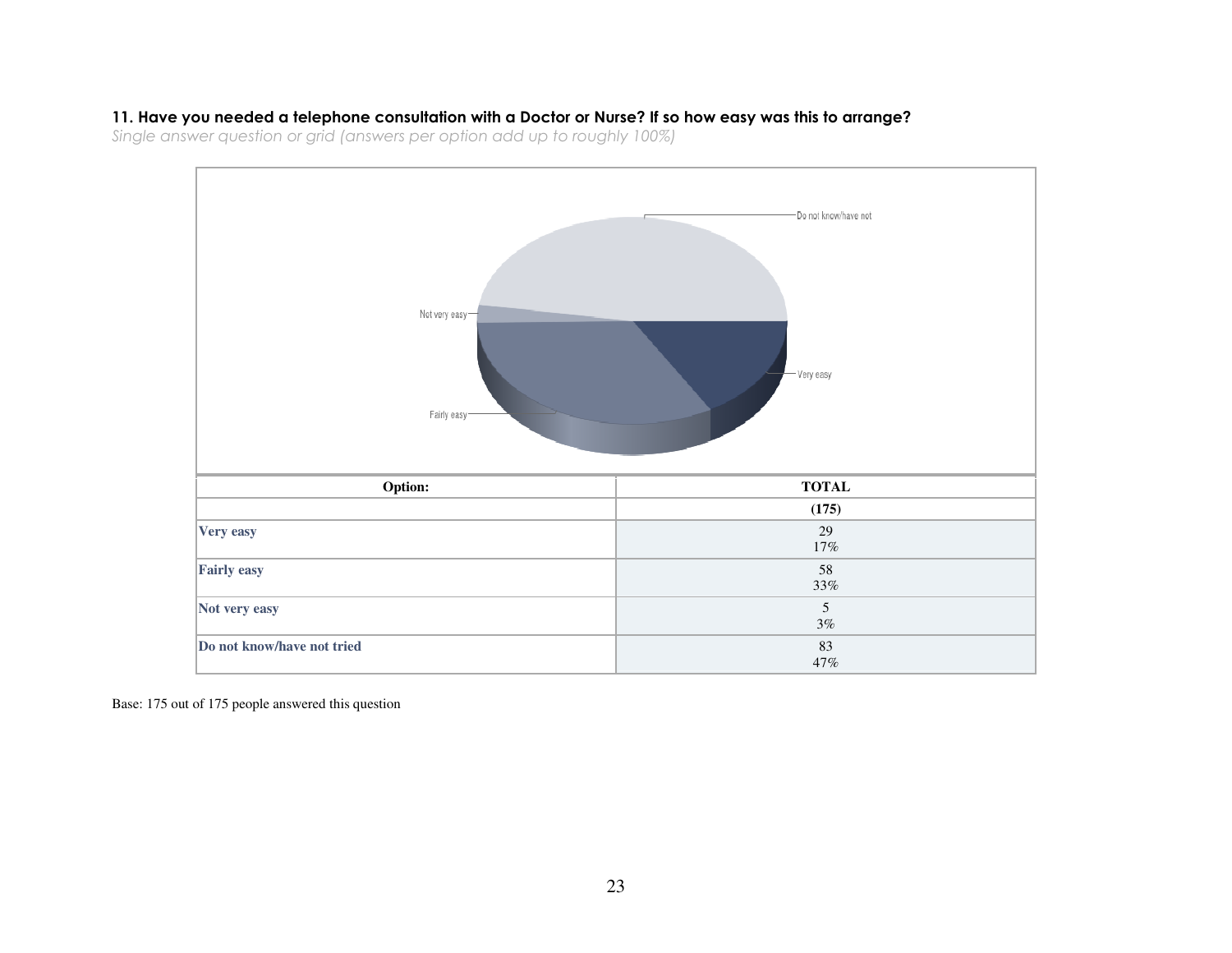#### 12. How helpful do you find the receptionists at this practice?

Single answer question or grid (answers per option add up to roughly 100%)

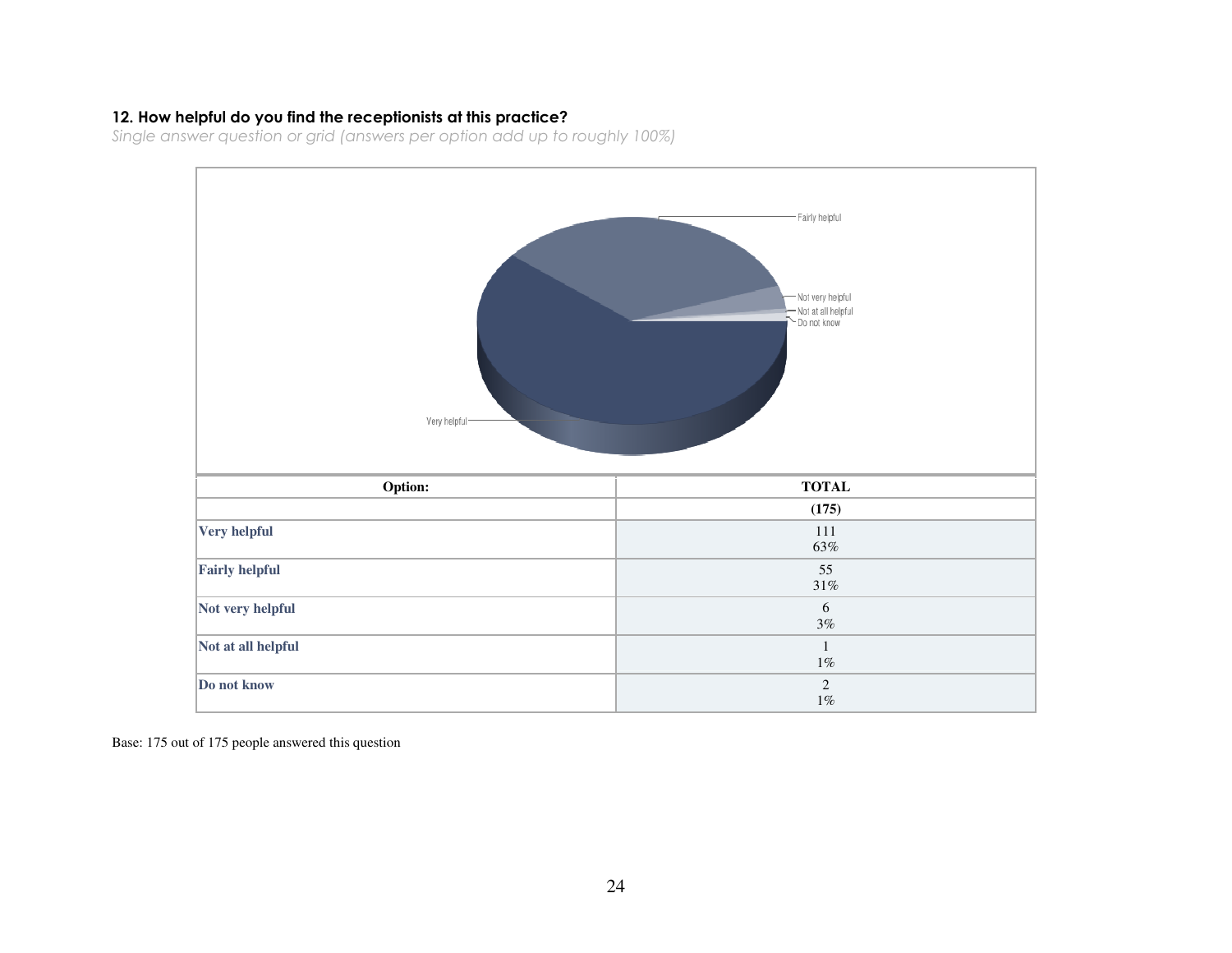**13. How do you normally book your appointments?**<br>Single answer question or grid (answers per option add up to roughly 100%)

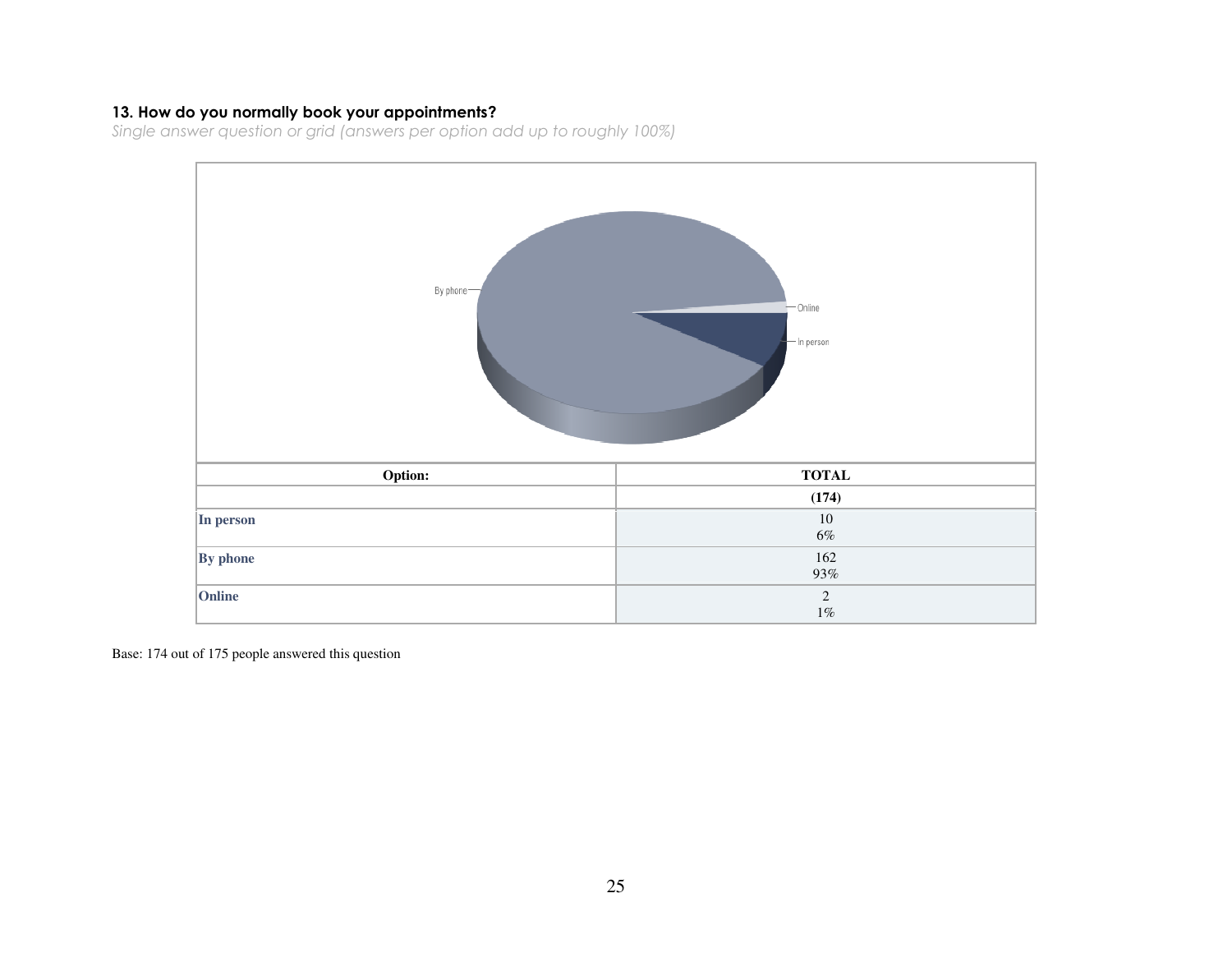# 14. Is there any particular type of appointment that you find difficult to book?

Large free-text box

| Option:          | <b>TOTAL</b>                                                                                                                                                                                                                                                                                                                                                               |
|------------------|----------------------------------------------------------------------------------------------------------------------------------------------------------------------------------------------------------------------------------------------------------------------------------------------------------------------------------------------------------------------------|
|                  | (32)                                                                                                                                                                                                                                                                                                                                                                       |
| <b>Comments:</b> | Needing to see a doctor recently I rang before<br>8.20am on a Monday morning but no doctor<br>available at all that particular day.                                                                                                                                                                                                                                        |
|                  | Same day appointment when I have phoned after<br>9am                                                                                                                                                                                                                                                                                                                       |
|                  | Getting FORMAL feedback on the DETAILS of<br>blood/urine results. I am still waiting for a return call<br>(months after the tests in March 2012!) about some<br>blood results. Personally, do not want to hear that<br>my results were 'normal' or 'there are no concerns', I<br>want to know the specific results for my GFR tests,<br>cholesterol levels, PSA tests etc. |
|                  | <b>Blood</b> tests                                                                                                                                                                                                                                                                                                                                                         |
|                  | Appointment with nurses.                                                                                                                                                                                                                                                                                                                                                   |
|                  | Blood test - so we go to the hospital normally                                                                                                                                                                                                                                                                                                                             |
|                  | No difficulty encountered                                                                                                                                                                                                                                                                                                                                                  |
|                  | N <sub>o</sub>                                                                                                                                                                                                                                                                                                                                                             |
|                  | N <sub>o</sub>                                                                                                                                                                                                                                                                                                                                                             |
|                  | One with Dr Slip that is not 4 weeks away.                                                                                                                                                                                                                                                                                                                                 |
|                  | Not had a difficulty.                                                                                                                                                                                                                                                                                                                                                      |
|                  |                                                                                                                                                                                                                                                                                                                                                                            |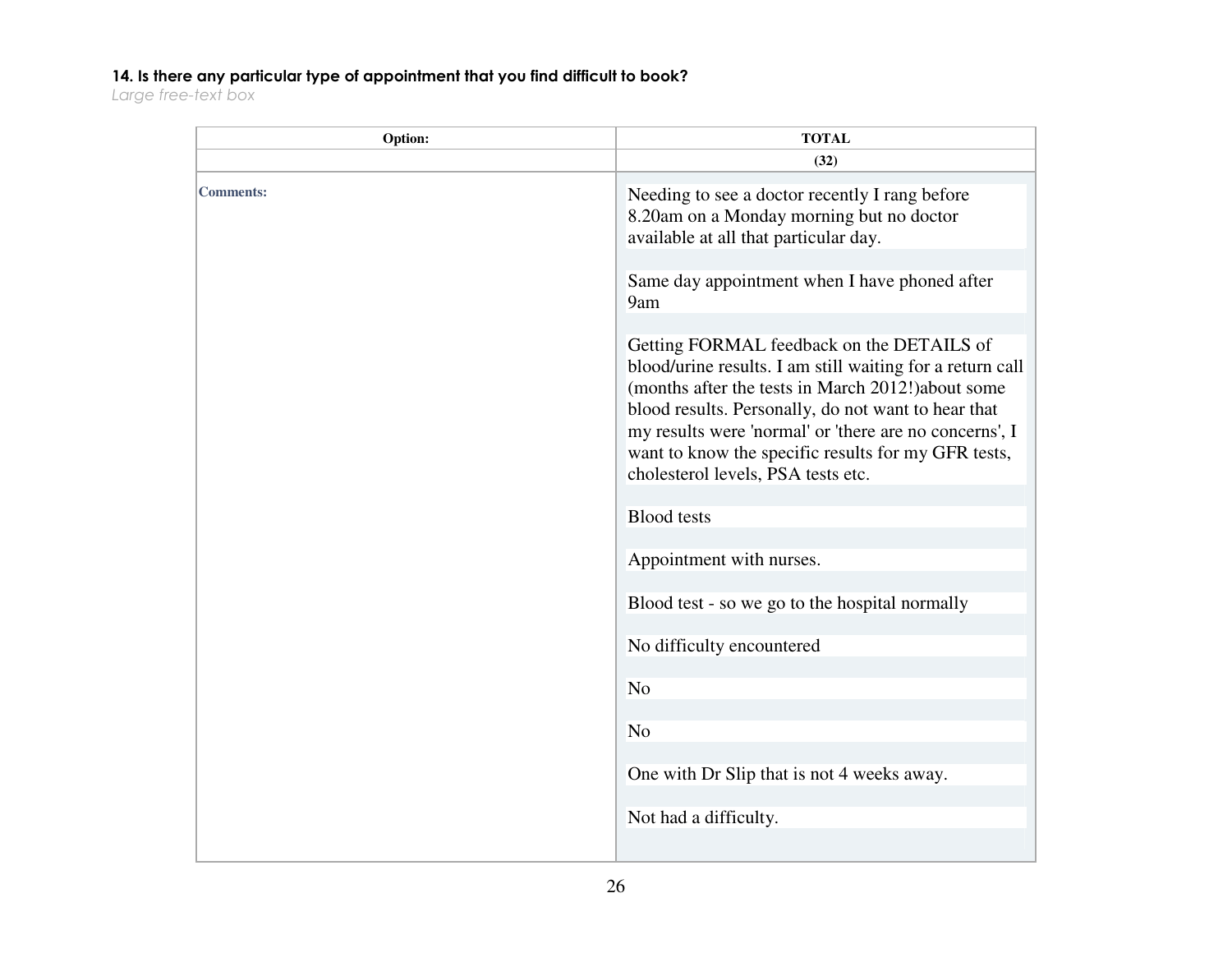| Option: | <b>TOTAL</b>                                                                                                                            |
|---------|-----------------------------------------------------------------------------------------------------------------------------------------|
|         | (32)                                                                                                                                    |
|         | Early morning or early evening                                                                                                          |
|         | All                                                                                                                                     |
|         | To see the same doctor.                                                                                                                 |
|         | Nurse appointments.                                                                                                                     |
|         | An emergency appointment.                                                                                                               |
|         | Sometimes have to wait for asthma review                                                                                                |
|         | Same day or last minute                                                                                                                 |
|         | Receptionists in the morning can be very frosty with<br>a bad telephone manner; afternoon receptionists<br>seem more jolly and helpful. |
|         | On the day appointments.                                                                                                                |
|         | Routine blood tests.                                                                                                                    |
|         | Next day.                                                                                                                               |
|         | If I need to see Dr Hart that day or the following<br>day.                                                                              |
|         | Blood tests or appointments with nurses.                                                                                                |
|         | Nurse appointments.                                                                                                                     |
|         | Blood test.                                                                                                                             |
|         | Sometimes the nurse.                                                                                                                    |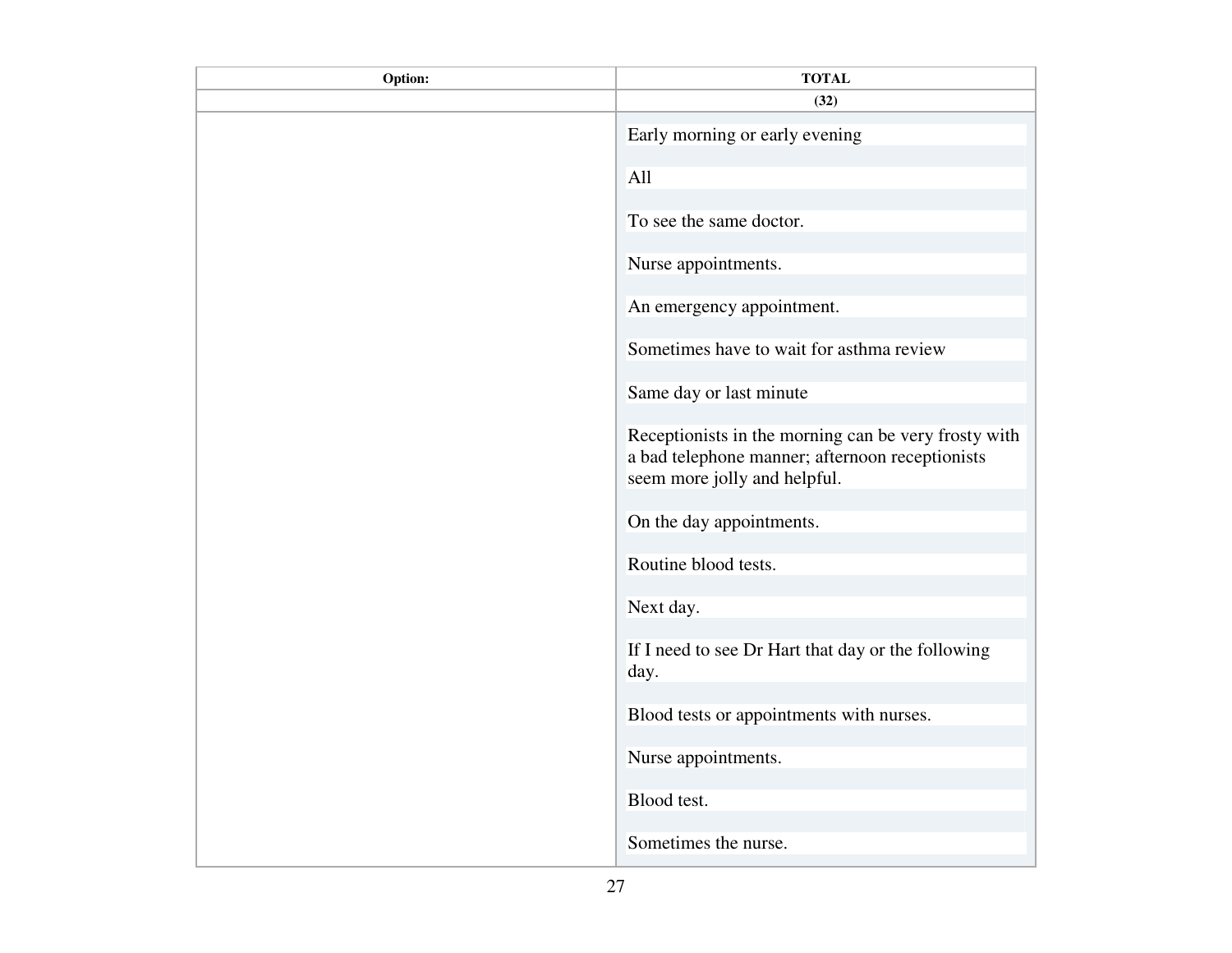| Option: | <b>TOTAL</b>                                                                                                                                                                      |
|---------|-----------------------------------------------------------------------------------------------------------------------------------------------------------------------------------|
|         | (32)                                                                                                                                                                              |
|         |                                                                                                                                                                                   |
|         | Doppler test.                                                                                                                                                                     |
|         |                                                                                                                                                                                   |
|         | Sometimes blood tests if the doctor has requested<br>that I have one in three or four days time. I usually<br>go up to the hospital for it as sometimes no nurse is<br>available. |
|         |                                                                                                                                                                                   |
|         | To see a particular doctor a day or two in advance.                                                                                                                               |
|         | With a nurse.                                                                                                                                                                     |
|         | Diabetic nurse as need appointment about 8am.                                                                                                                                     |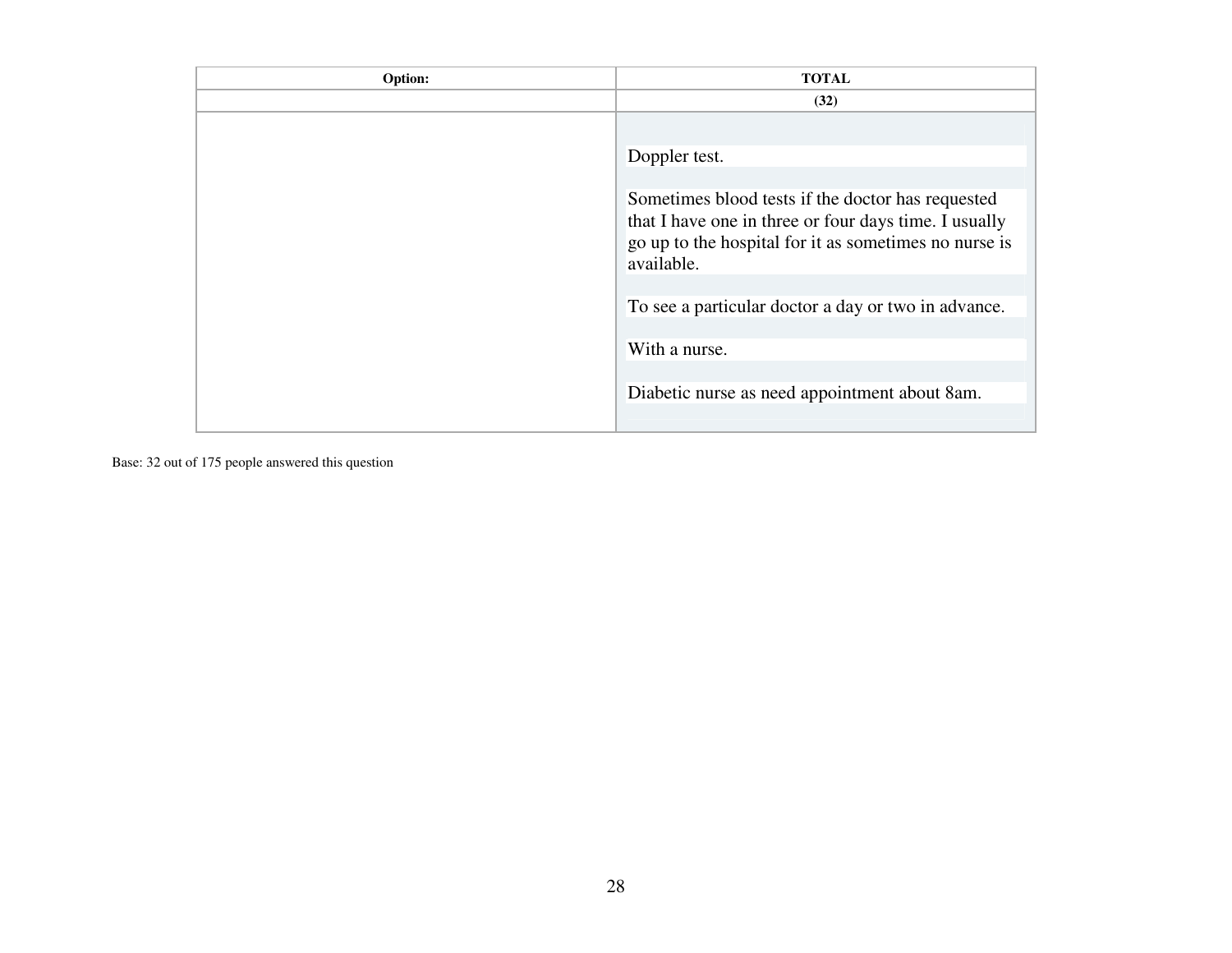15. Missed appointments are a problem for the practice. Have you ever missed an appointment without notifying the practice?Single answer question or grid (answers per option add up to roughly 100%)

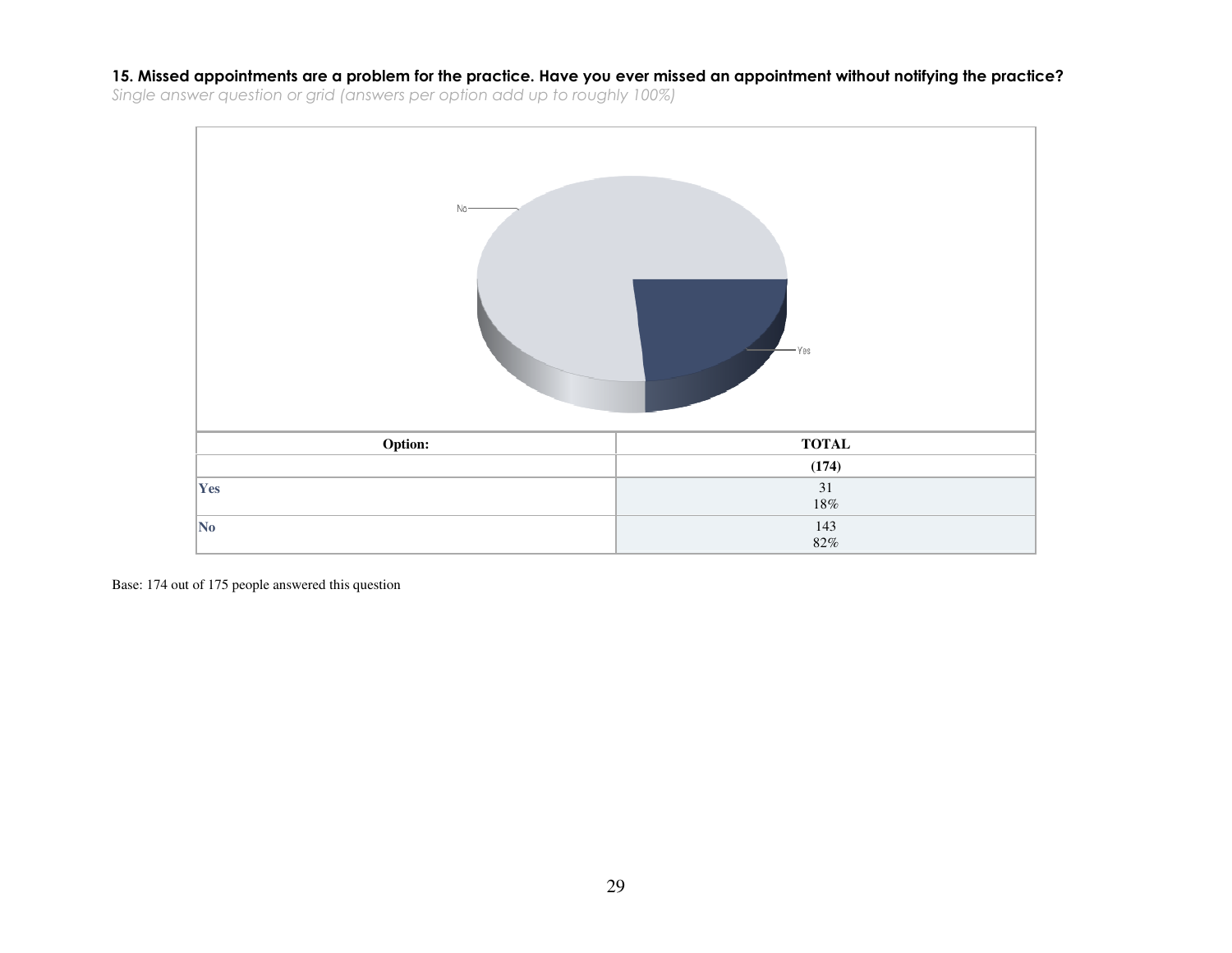#### 16. Can you easily contact the practice when you wish to cancel an appointment?

Single answer question or grid (answers per option add up to roughly 100%)

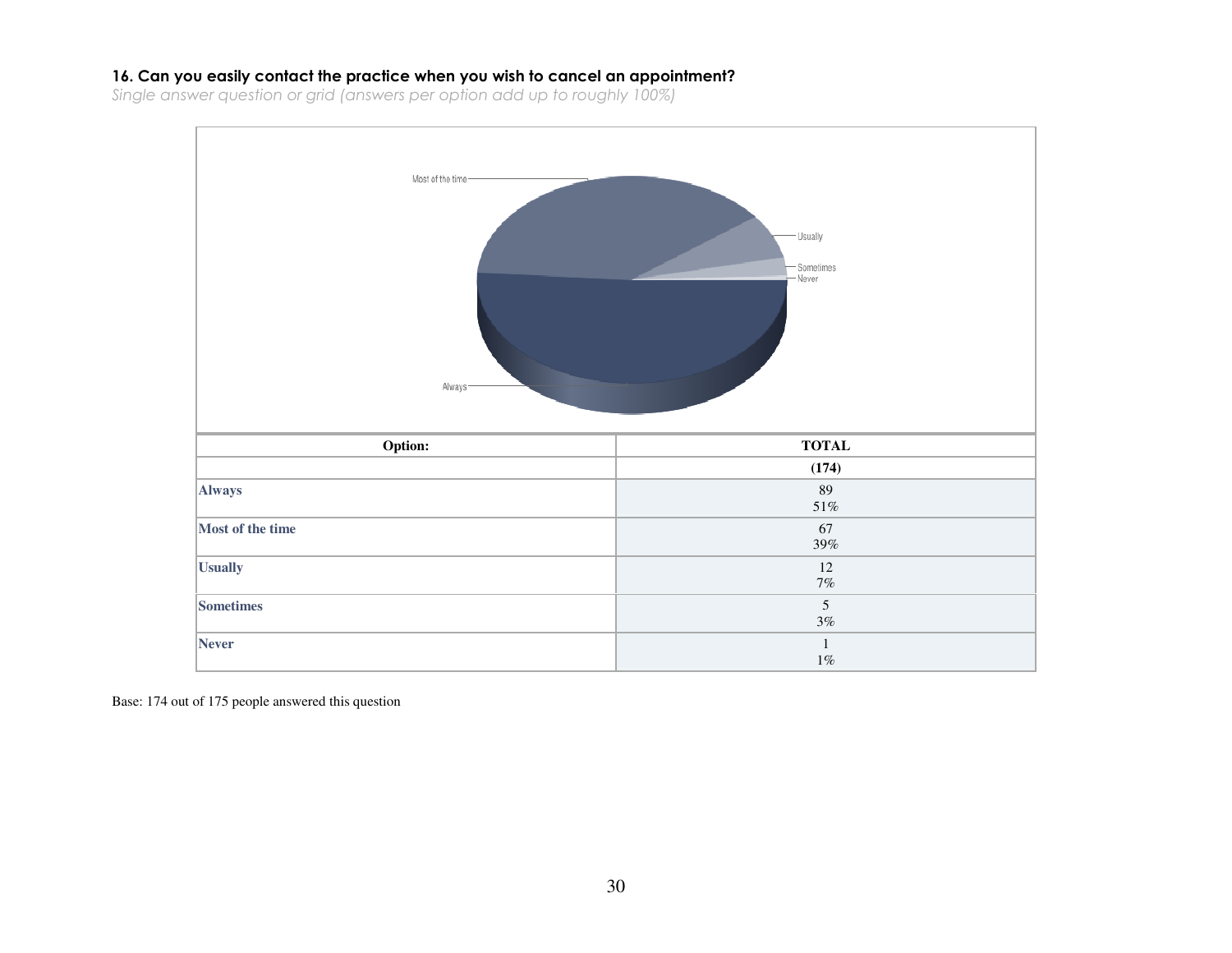# 17. If you have a disability, what could be done to make booking an appointment easier for you?

Large free-text box

| Option:          | <b>TOTAL</b>                                                                                |
|------------------|---------------------------------------------------------------------------------------------|
|                  | (7)                                                                                         |
| <b>Comments:</b> | Generally the system is quite flexible when taking<br>my disability into account.           |
|                  | N/A                                                                                         |
|                  |                                                                                             |
|                  | None now that the online ten minute appointment<br>system is up - it is so easy - well done |
|                  |                                                                                             |
|                  | Do not have a disability                                                                    |
|                  | N/A                                                                                         |
|                  | The appointment booking system.                                                             |
|                  | Sometimes I do need to see the nurse on the day I<br>rang. This can be a problem sometimes. |
|                  |                                                                                             |

Base: 7 out of 175 people answered this question

Is there anything else you would like to say or do you have suggestions that you would like to make about our appointments system to help us improve the service to you?

Large free-text box

| Option:          | <b>TOTAL</b>                                         |
|------------------|------------------------------------------------------|
|                  | (40)                                                 |
| <b>Comments:</b> | Will try the online system for routine appointments. |
|                  | Make patients aware of any changes to system.        |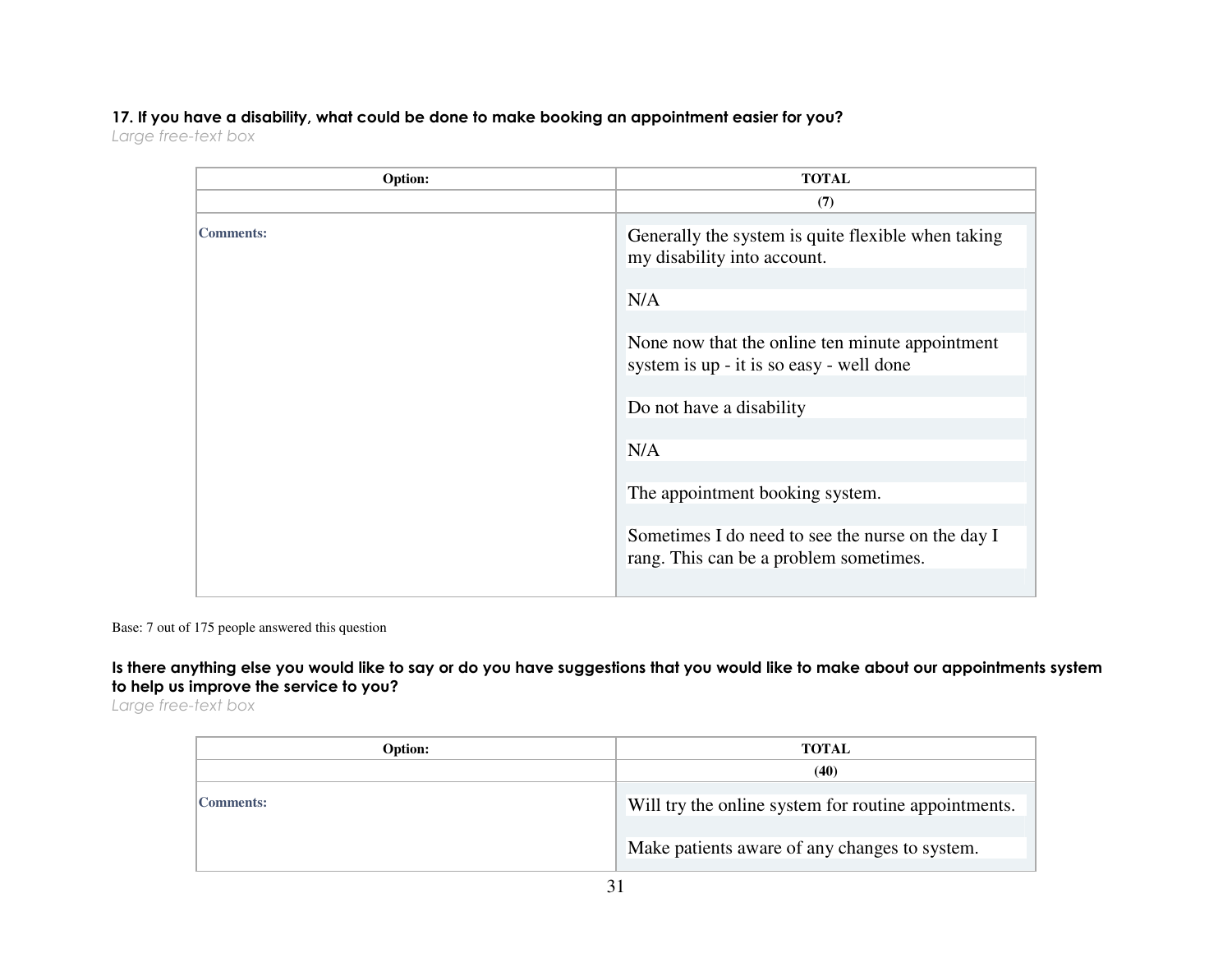| Option: | <b>TOTAL</b>                                                                                                                                                                                                                                                                                                                                                                                                    |
|---------|-----------------------------------------------------------------------------------------------------------------------------------------------------------------------------------------------------------------------------------------------------------------------------------------------------------------------------------------------------------------------------------------------------------------|
|         | (40)                                                                                                                                                                                                                                                                                                                                                                                                            |
|         |                                                                                                                                                                                                                                                                                                                                                                                                                 |
|         | As I have said before, the issue of people not turning<br>up for appointments without cancelling or giving<br>good reason ought to be subject to a financial<br>penalty. It is wrong in my view that an unnecessary<br>COST to the NHS which impacts adversely upon<br>genuine patients and the practice, should not have<br>some cash penalty associated with it for failing to<br>turn up without good cause. |
|         | Will you please ask your receptionists NOT to ask<br>personal questions or probe your medical condition.<br>By necessity the receptionists are in a public place<br>and therefore your conversation can be heard by<br>others. Also they are not qualified to ask, or indeed<br>to make a decision on medical grounds.                                                                                          |
|         | The online system is excellent - well done. The text<br>alert - it would be better to have the alert come a<br>couple of hours before the appointment - this may<br>help prevent missed appointments. Can you take a<br>couple of chairs out of the waiting room to allow<br>wheelchair users to sit and watch the appointment<br>screen please?                                                                |
|         | I am glad we live locally because if there is a real<br>urgency to get in touch-when I can't get through by<br>telephone- I walk down to see someone in person.                                                                                                                                                                                                                                                 |
|         | I book appointments with the same nurse on a<br>regular basis, being able to book online would be<br>helpful.                                                                                                                                                                                                                                                                                                   |
|         | It's easier now that some appointments can be                                                                                                                                                                                                                                                                                                                                                                   |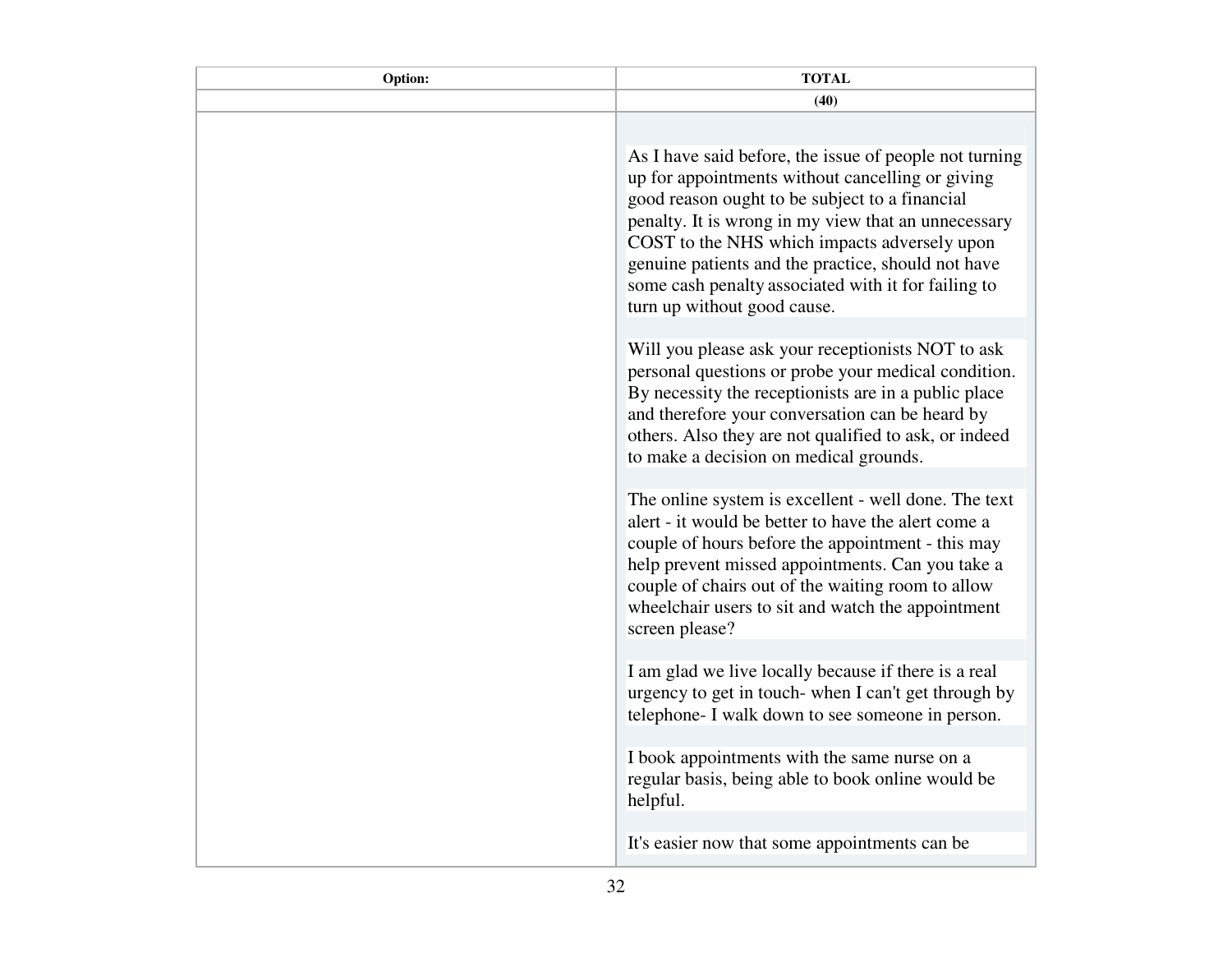| Option: | <b>TOTAL</b>                                                                                                                                                                                |
|---------|---------------------------------------------------------------------------------------------------------------------------------------------------------------------------------------------|
|         | (40)                                                                                                                                                                                        |
|         | booked online. As it happens I haven't needed to<br>book many appointments lately, so I can't really<br>judge how much of a difference it's made.                                           |
|         | Have nothing to suggest                                                                                                                                                                     |
|         | Sometimes morning telephone calls are cut off when<br>one has been waiting for several minutes.                                                                                             |
|         | I would like to know what is the earliest time to<br>phone for an appointment in the morning. When I<br>have phoned at 8am the phone is always engaged<br>and it takes ages to get a reply. |
|         | Parking is a real issue and puts me off staying with<br>the practice together with the difficulty of getting<br>appointments with my GP.                                                    |
|         | Online please that way cancellations will appear and<br>easy to book.                                                                                                                       |
|         | I feel a good service is provided.                                                                                                                                                          |
|         | Longer opening hours would be handy and Saturday<br>mornings.                                                                                                                               |
|         | Cancelling by text/e-mail                                                                                                                                                                   |
|         | To consider people who have to find a parking<br>space.                                                                                                                                     |
|         | It's frustrating to have to wait a week to see your GP<br>to maintain continuity of care rather than explain the<br>problem to someone different every time who                             |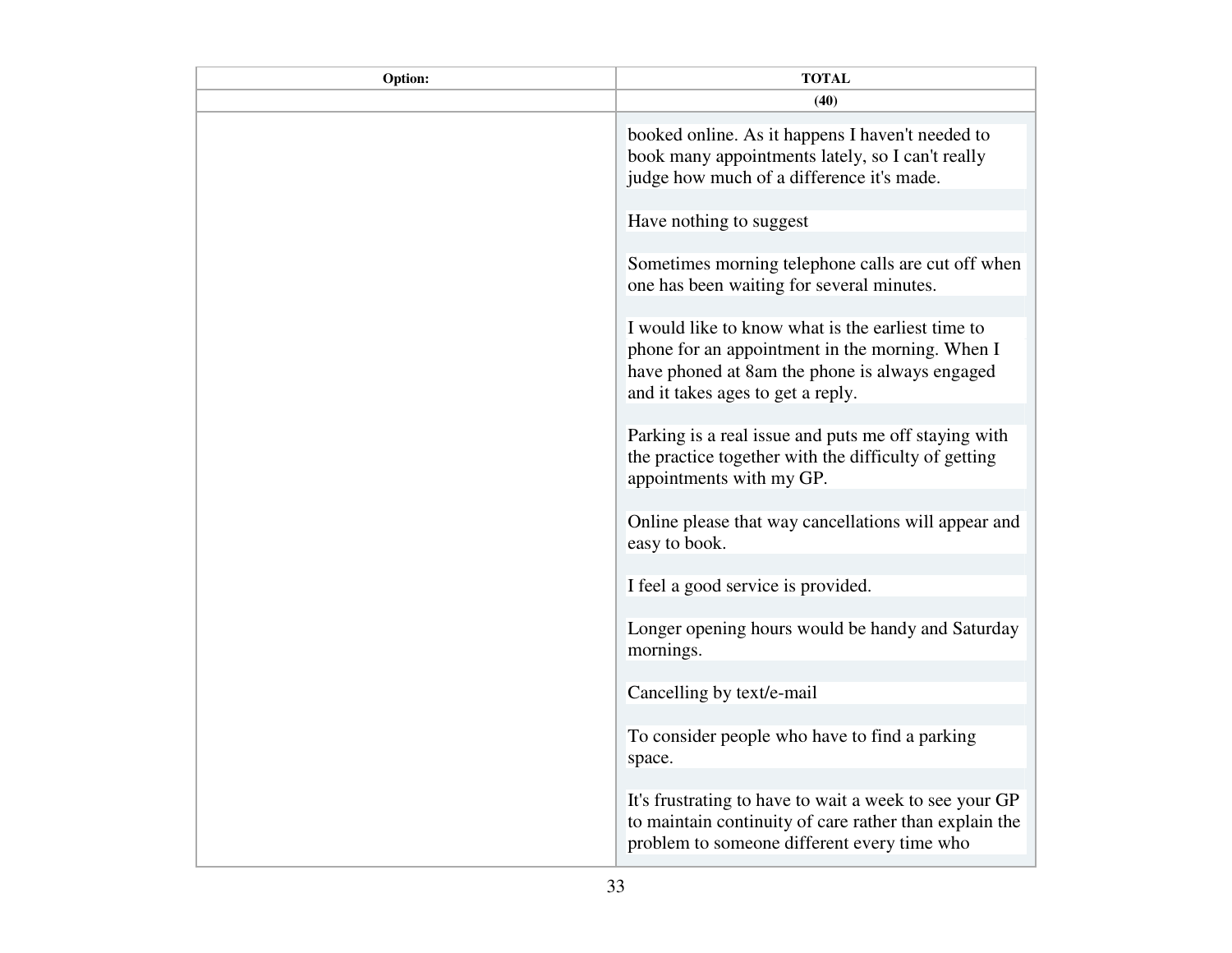| Option: | <b>TOTAL</b>                                                                                                                                                                                                                                                                                                                              |
|---------|-------------------------------------------------------------------------------------------------------------------------------------------------------------------------------------------------------------------------------------------------------------------------------------------------------------------------------------------|
|         | (40)                                                                                                                                                                                                                                                                                                                                      |
|         | doesn't know your history or read your notes<br>properly.                                                                                                                                                                                                                                                                                 |
|         | To book appointments. I don't like changing which<br>doctor I see because they don't know my medical<br>problems.                                                                                                                                                                                                                         |
|         | The ear clinic is exceptionally good.                                                                                                                                                                                                                                                                                                     |
|         | I like the text appointment facility on my phone.<br>Perhaps greater visibility of specific GP slots.                                                                                                                                                                                                                                     |
|         | It would be a good idea to make sure that some of<br>your receptionists change their phone mannerisms,<br>no-body wants to have to come to the doctors and<br>some of them make it more difficult.                                                                                                                                        |
|         | If I cannot get an appointment on the day it is<br>difficult for me to book the next morning due to my<br>work.                                                                                                                                                                                                                           |
|         | The service I receive from Headlands Surgery is<br>second to none. I feel so well cared for.                                                                                                                                                                                                                                              |
|         | Sometimes difficult to see GP on that immediate<br>day.                                                                                                                                                                                                                                                                                   |
|         | Overall I find everyone helpful and always very<br>kind, especially after my hip replacement and also<br>when I was poorly in September. By what I am told<br>by friends at other surgeries this one seems the best<br>in every way. I have been with this surgery for many<br>years. Thank you for all your help and many<br>kindnesses. |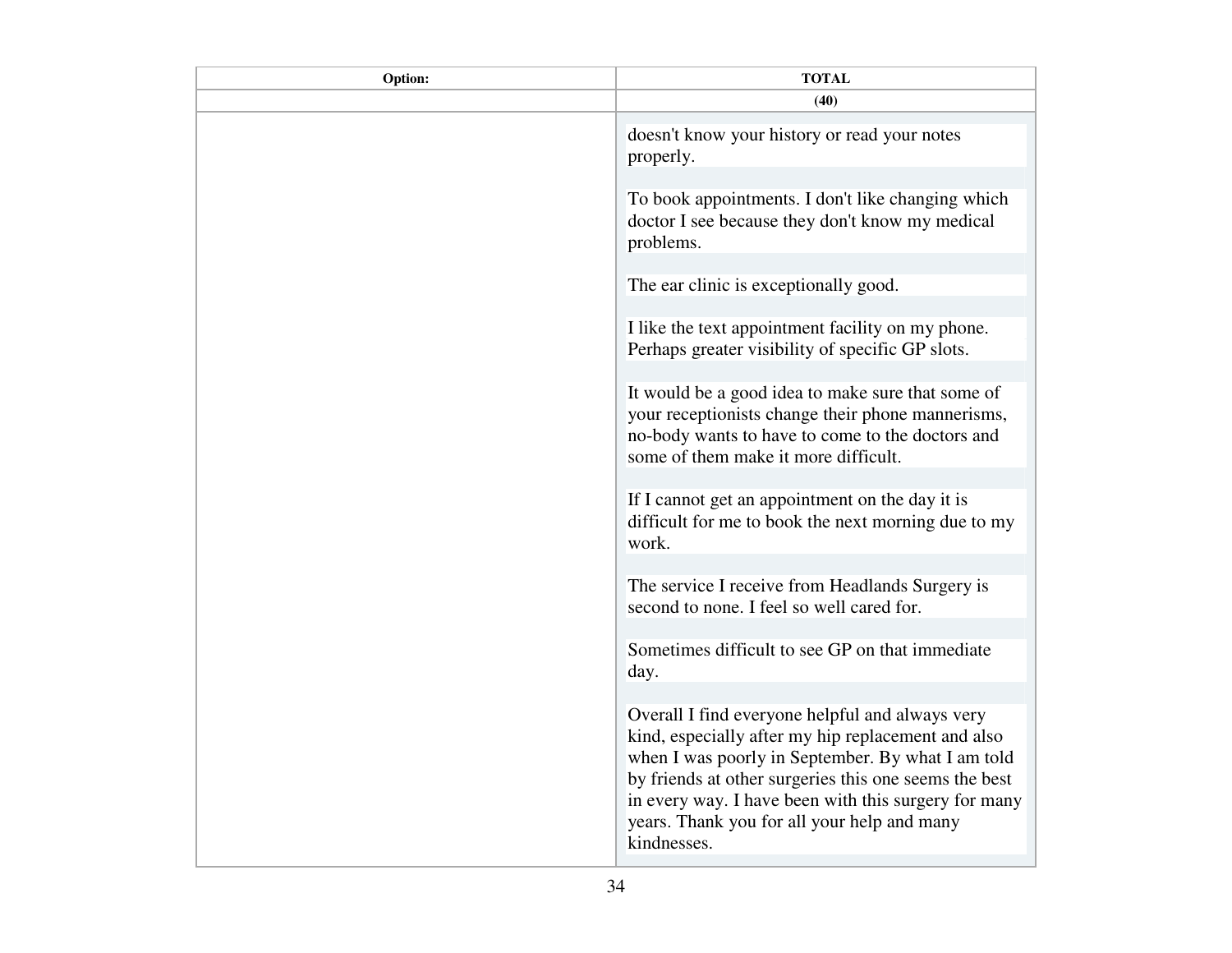| Option: | <b>TOTAL</b>                                                                                                                                                                                                                                                                                                          |
|---------|-----------------------------------------------------------------------------------------------------------------------------------------------------------------------------------------------------------------------------------------------------------------------------------------------------------------------|
|         | (40)                                                                                                                                                                                                                                                                                                                  |
|         |                                                                                                                                                                                                                                                                                                                       |
|         | You are never seen on time even when there is not<br>many people in the waiting area. When seeing<br>doctors they sometimes make you feel rushed and<br>want to push you out.                                                                                                                                         |
|         | Phone is always engaged at 8am and sometimes<br>when I eventually get through all the appointments                                                                                                                                                                                                                    |
|         | are taken.                                                                                                                                                                                                                                                                                                            |
|         | As I regularly book appointments in advance with<br>the same nurse, it would be helpful if I could book<br>online.                                                                                                                                                                                                    |
|         | I take time out of work for an appointment but never<br>get seen at the appointment time.                                                                                                                                                                                                                             |
|         | If one has to wait for a telephone to be answered for<br>any length of time especially first thing in the<br>morning, the phone cuts itself off and redialing is<br>necessary. It usually happens mornings only.                                                                                                      |
|         | More staff answering the phone first thing in the<br>morning. Not mixing me up with my mother-in-law.                                                                                                                                                                                                                 |
|         | Overall your appointments system seems easy and<br>smooth, also your reception staff are always pleasant<br>and helpful. The number of missed appointments<br>announced on your e-board always seems very high.<br>There must be a way of engaging with some of the<br>regular culprits to gain a greater commitment. |
|         | Very helpful.                                                                                                                                                                                                                                                                                                         |
|         |                                                                                                                                                                                                                                                                                                                       |
|         |                                                                                                                                                                                                                                                                                                                       |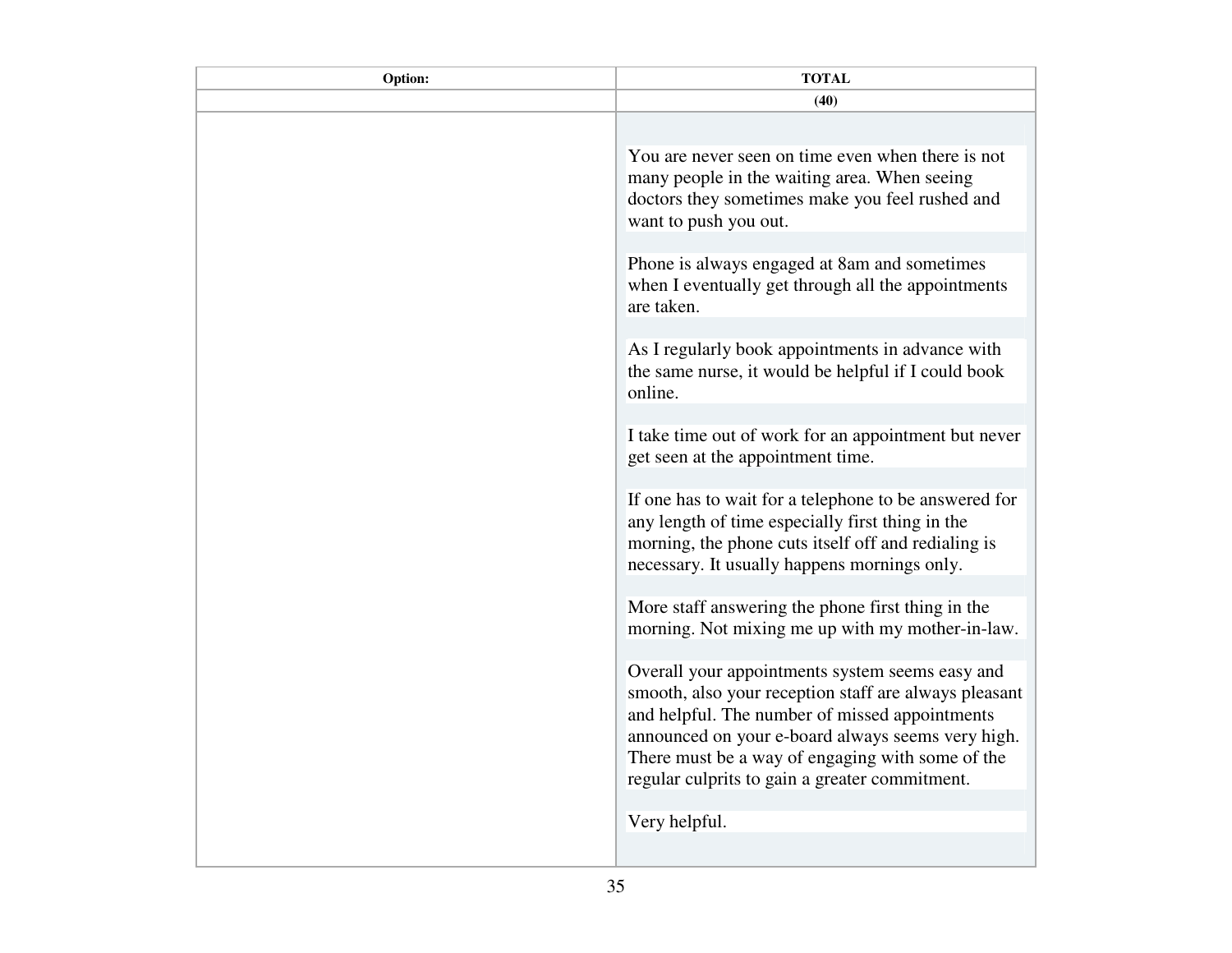| Option: | <b>TOTAL</b>                                                                                                                                                                                                        |
|---------|---------------------------------------------------------------------------------------------------------------------------------------------------------------------------------------------------------------------|
|         | (40)                                                                                                                                                                                                                |
|         | We have before received a letter asking to make an<br>appointment within two weeks and then been told no<br>appointment was available.                                                                              |
|         | The receptionists are always very helpful and always<br>try to make an appointment for me with the doctor<br>or nurse.                                                                                              |
|         | Being fully employed 8am-5pm find it hard to make<br>appointments to suit working hours. Be better<br>informed/have separate number for those in similar<br>position to make appointment pre/post working<br>hours. |
|         | Parking needs to be addressed. I have to come up<br>half an hour early in case I have to walk. This entails<br>extra time off work.                                                                                 |
|         | More receptionists on the phone in the morning.                                                                                                                                                                     |
|         | I find service very good at present.                                                                                                                                                                                |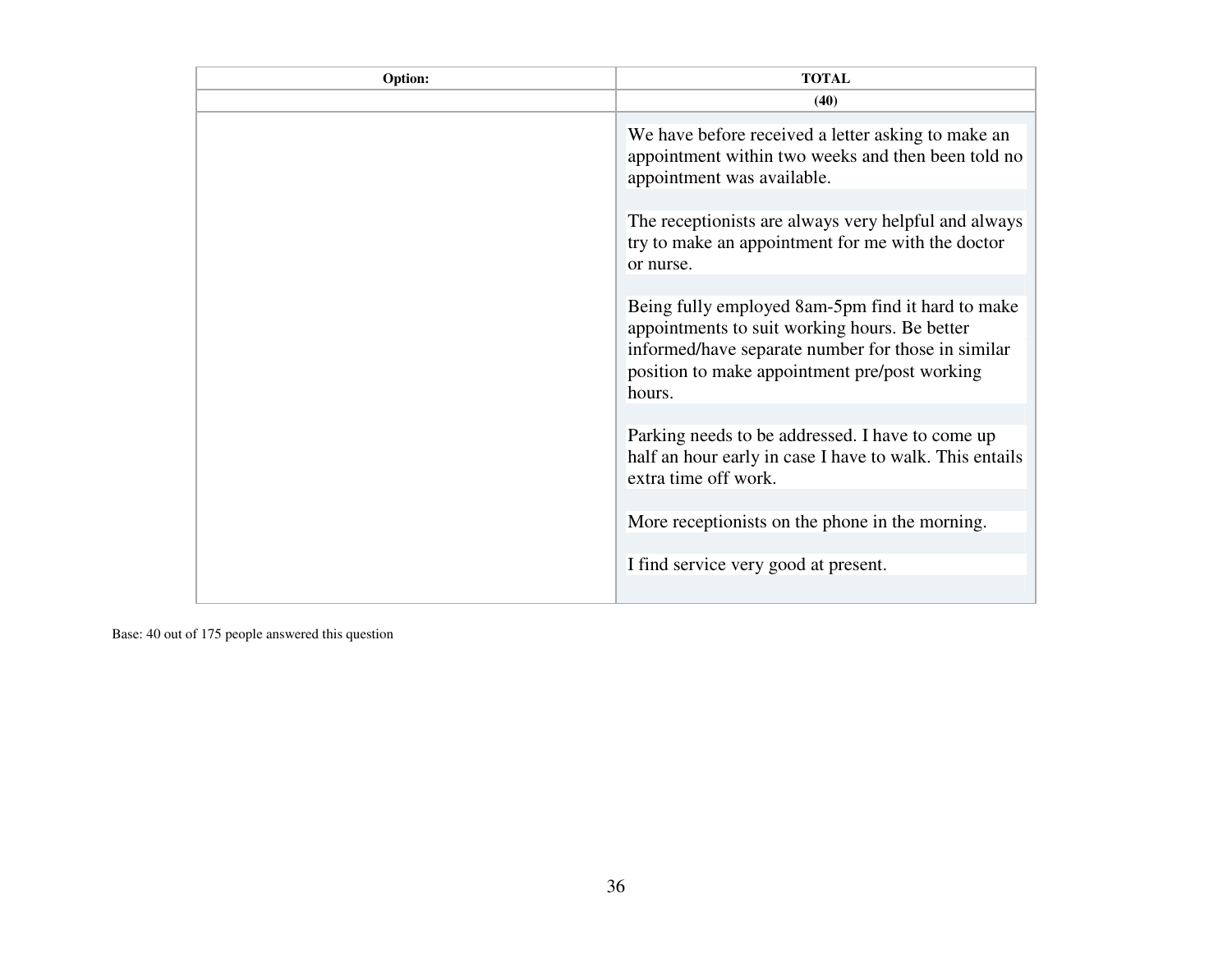#### *Details of the steps taken by the contractor to provide an opportunity for the PRG to discuss the contents of the action plan*

To obtain some feedback, the proposed action plan was emailed to members of our PRG.

Dear Patient Group Member

After receiving the results of the practice appointment survey, along with the feedback received from members of our Patient Group the practice propose the following action plan to be implemented over the next 12/18 months.

Please share your agreement, concerns or any other suggestions regarding our proposed action plan

Thank you for your continued support.

Several responses were received in support of our proposed plan.

*Details of the action plan setting out how the findings or proposals arising out of the local practice survey can be implemented and, if appropriate, reasons why any such findings or proposals should not be implemented.* 

## **IMPROVING PATIENT SATISFACTION PRACTICE ACTION PLAN**

# **CUSTOMER SERVICE**

We have received less complaints and more positive feedback but efforts to improve customer service are on going.

Aim:- To provide a welcoming, friendly environment with helpful and pleasant staff. To arrange regular customer service training to improve listening and communication skills.

# **COMMUNICATION**

Positive responses to text alerts but DNA rates are similar.

Aim:- To continue to obtain patient mobile telephone numbers which will allow us to increase the number of appointment reminders.